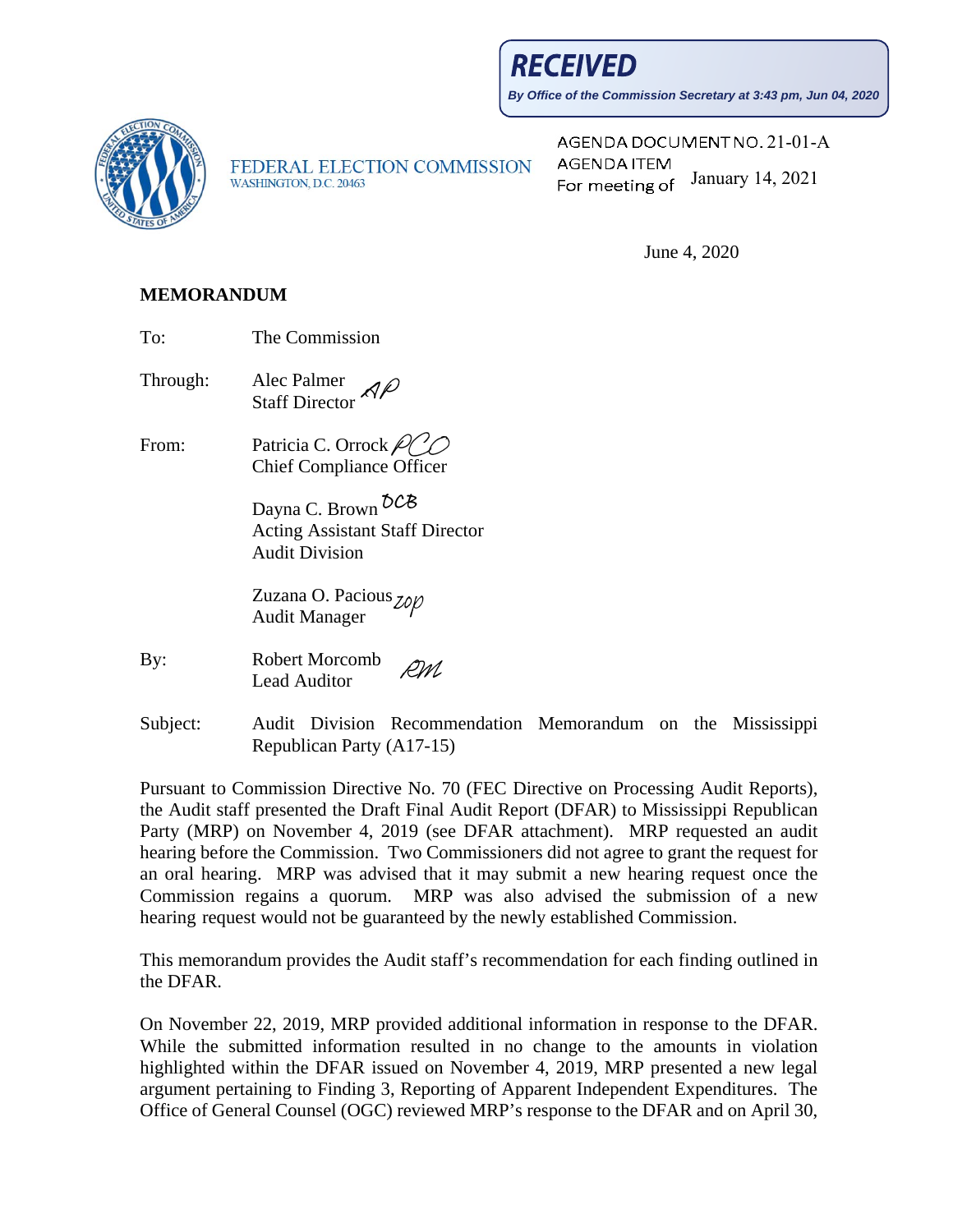2020, offered its guidance in LRA 1077 (see LRA attachment). In this guidance OGC revised its analysis of two specific mailers discussed below in Finding  $3<sup>1</sup>$ 

With respect to MRP's legal argument that it should be able to allocate the total cost of each mailer between the express advocacy content and other content, OGC planned to submit a joint memorandum with the Office of Compliance to raise the legal argument and recommend a disposition to the Commission pursuant to Commission Directive 69. However, in its LRA 1077 – Supplemental Comments, dated May 27, 2020 (see LRA – Supplemental Comments attachment), OGC provided its legal opinion that MRP should not be allowed to allocate the mailers, along with its reasoning for arriving at this conclusion. The Audit staff raises this issue of allocation for the Commission's consideration, as recommended by OGC.

#### **Finding 1. Misstatement of Financial Activity**

In response to the DFAR, MRP reiterated that any incorrect reporting of receipts and disbursements was an inadvertent administrative oversight without any intention to circumvent reporting requirements.

The Audit staff recommends that the Commission find that, in 2015, MRP understated its reported receipts and disbursements by \$10,606 and \$14,808, respectively.

#### **Finding 2. Reporting of Debts and Obligations**

In response to the DFAR, MRP reiterated that it hired a compliance professional who worked with Commission staff to properly disclose the debts and obligations to correct the public record.

The Audit staff recommends that the Commission find that MRP failed to disclose debts and obligations to vendors totaling \$152,931.

#### **Finding 3. Reporting of Apparent Independent Expenditures**

In response to the DFAR, MRP reiterated its position that the payments represented "routine political party solicitation expenses" and requested an audit hearing before the Commission.

Based on MRP's response to the DFAR, OGC revised its analysis of mailers<sup>2</sup> 1 and 8. Regarding mailer 1, OGC affirmed that mailer 1 still qualifies as an independent expenditure but for different reasons. Regarding mailer 8, OGC recommended that it be removed from the finding because it does not contain express advocacy and is not an independent expenditure. The Audit staff removed mailer 8, totaling \$6,518, from the amount in violation and recalculated the amount in violation accordingly.<sup>3</sup>

<sup>&</sup>lt;sup>1</sup> The Audit staff provided OGC's legal comments to MRP on May 4, 2020, and offered it an additional opportunity to respond. MRP declined to submit additional comments.

<sup>&</sup>lt;sup>2</sup> Copies of mailers 1 and 8, as well as each of the nine mailers referred to in Finding 3, can be found in: \\ntsrv1\Voting Ballot Matters\Audit\Mississippi Republican Party\MRP Mailer Copies Finding 3 3

<sup>&</sup>lt;sup>3</sup> The removal of mailer 8 resulted in a \$6,518 decrease of the \$43,967 amount in violation presented in the DFAR. The recalculated amount in violation, \$37,449, will be presented in the upcoming Proposed Final Audit Report.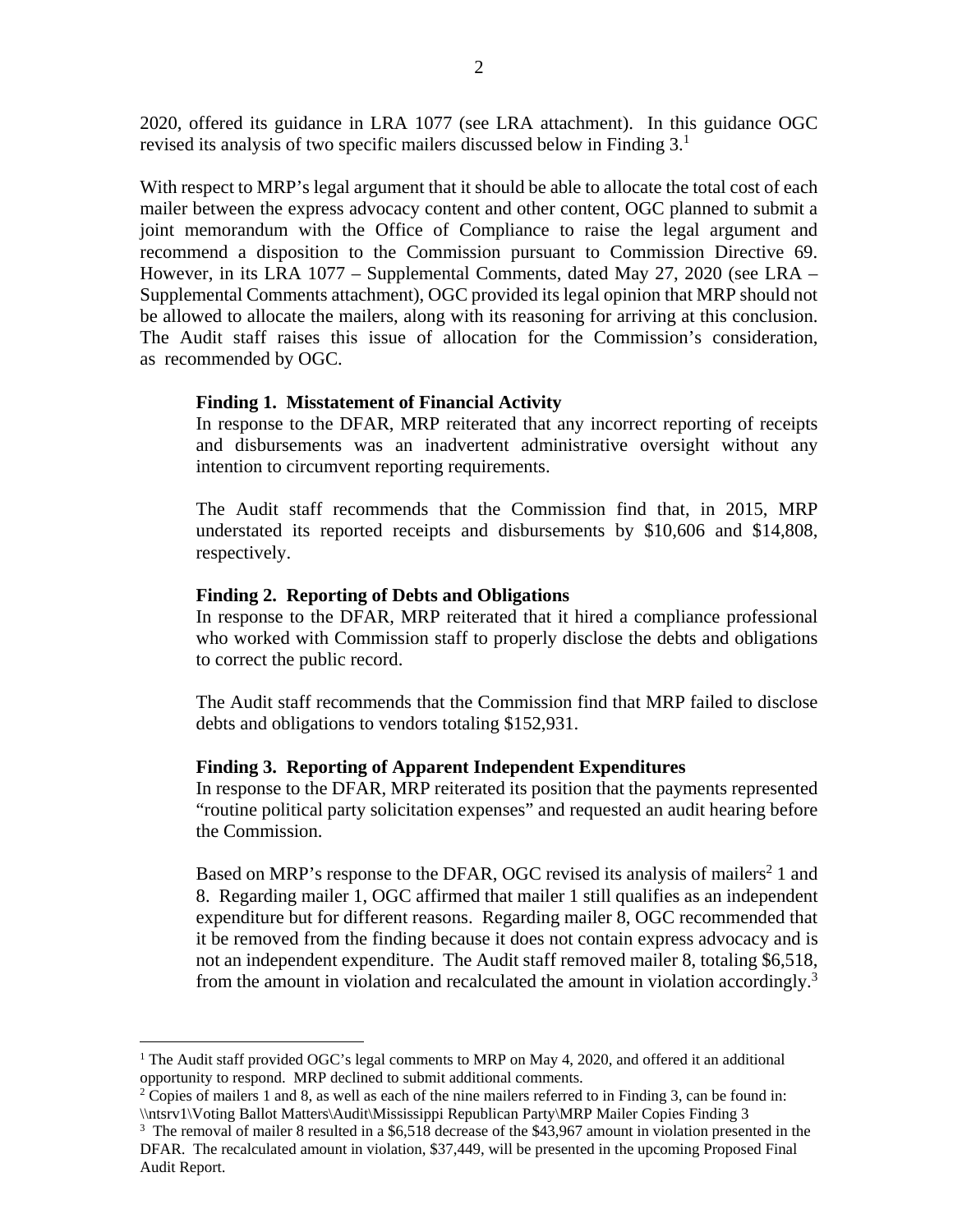In LRA 1077 – Supplemental Comments, OGC stated that MRP should not be allowed to allocate the mailers based on the express advocacy content and any other content that does not contain express advocacy. As a result, the Audit staff did not perform any revisions to this finding that would involve the allocation of cost based on content.

The Audit staff recommends that the Commission find that MRP failed to properly disclose apparent independent expenditures totaling \$37,449. In addition, the Audit staff recommends that the Commission find that MRP did not file 24/48-hour reports for apparent independent expenditures totaling \$36,969.<sup>4</sup>

The Office of General Counsel has reviewed this memorandum and concurs with the recommendations.

If this memorandum is approved, the Proposed Final Audit Report will be prepared and circulated within 30 days of the Commission's approval.

**Given the Commission's lack of quorum to approve this Audit Division Recommendation Memorandum on a tally vote, the matter would be placed on an open session agenda in accordance with Directive No. 70, once a quorum is reestablished.** 

Documents related to this audit report, including the MRP's November 22, 2019 response to the DFAR, can be viewed in the Voting Ballot Matters folder. Should you have any questions, please contact Robert Morcomb or Zuzana Pacious at 694-1200.

Attachments:

- Draft Final Audit Report of the Audit Division on the Mississippi Republican Party
- LRA 1077 Mississippi Republican Party ADRM dated April 30, 2020
- LRA 1077 Supplemental ADRM Comments dated May 27, 2020

cc: Office of General Counsel

<sup>3</sup> 

<sup>&</sup>lt;sup>4</sup> The Audit staff notes that the removal of mailer 8 did not impact the failure to file 24/48-hour reports violation amount.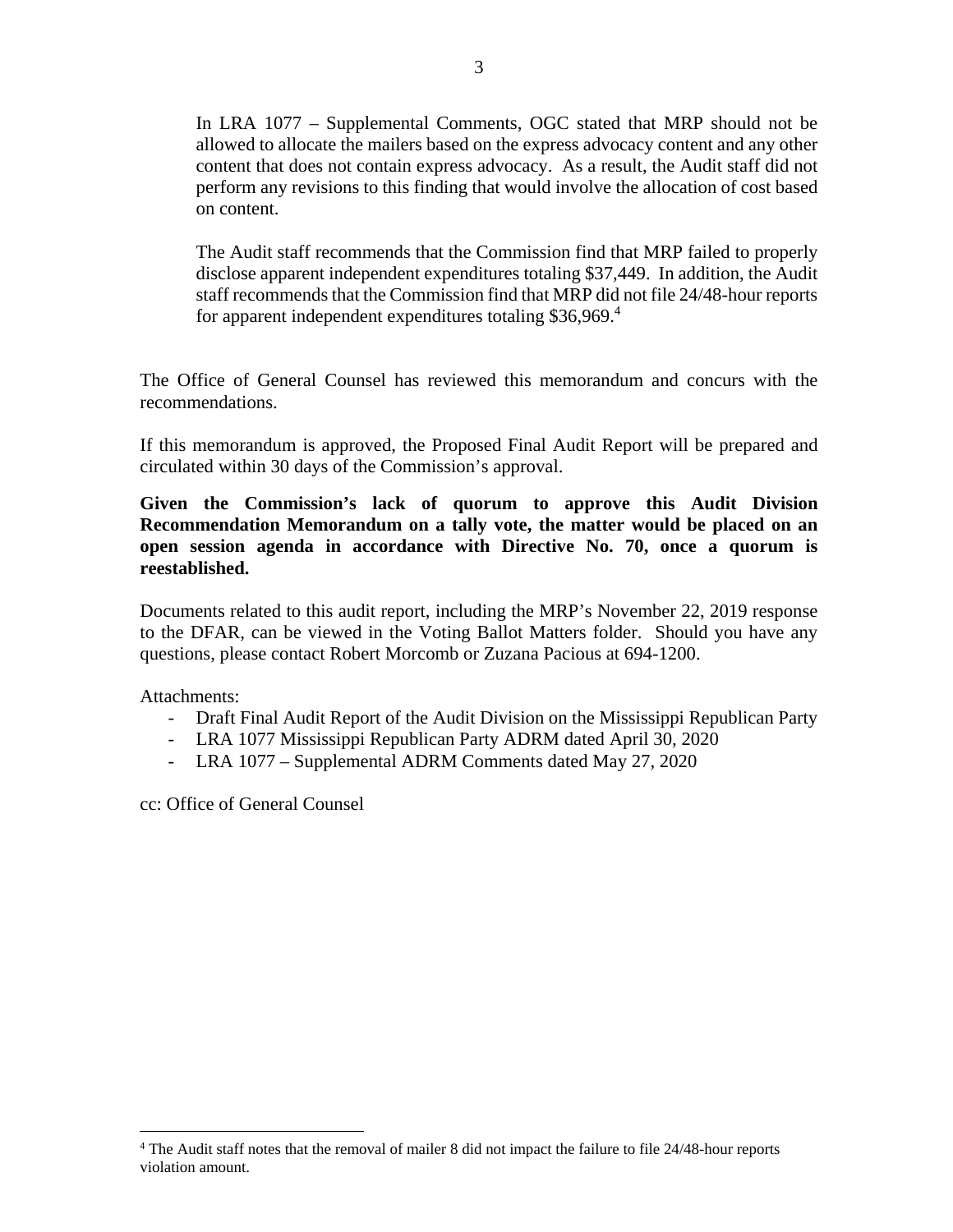OGC's legal comments provided in LRA 1077, dated April 30, 2020, resulted in a change in the amount in violation for Finding 3, as enumerated in the ADRM.



# **Why the Audit Was Done**

Federal law permits the Commission to conduct audits and field investigations of any political committee that is required to file reports under the Federal Election Campaign Act (the Act). The Commission generally conducts such audits when a committee appears not to have met the threshold requirements for substantial compliance with the Act.<sup>1</sup> The audit determines whether the committee complied with the limitations, prohibitions and disclosure requirements of the Act.

# **Future Action**

The Commission may initiate an enforcement action, at a later time, with respect to any of the matters discussed in this report.

# **Draft Final Audit Report of the Audit Division on the Mississippi Republican Party**

(January 1, 2015 - December 31, 2016)

# **About the Committee** (p. 2)

The Mississippi Republican Party is a state party committee headquartered in Jackson, Mississippi. For more information, see the chart on the Committee Organization, p. 2.

# **Financial Activity** (p. 3)

|   |          | <b>Receipts</b>                           |             |
|---|----------|-------------------------------------------|-------------|
|   |          | <b>Contributions from Individuals</b>     | \$740,807   |
|   | $\circ$  | <b>Contributions from Political Party</b> |             |
|   |          | <b>Committees and Other Political</b>     |             |
|   |          | Committees                                | 55,950      |
|   | $\Omega$ | Transfers from Affiliated/Other           |             |
|   |          | <b>Party Committees</b>                   | 1,647,080   |
|   | $\circ$  | <b>Offsets to Operating Expenditures</b>  | 2,686       |
|   | $\circ$  | <b>Other Federal Receipts</b>             | 98,202      |
|   | $\cap$   | <b>Transfers from Non-Federal</b>         |             |
|   |          | Account                                   | 172,635     |
|   |          | <b>Total Receipts</b>                     | \$2,717,360 |
|   |          |                                           |             |
| ó |          | <b>Disbursements</b>                      |             |
|   | $\circ$  | <b>Operating Expenditures</b>             | \$328,494   |
|   |          | Allocated Federal/Non-Federal             |             |
|   |          | Expenditures                              | 492,538     |
|   | $\Omega$ | <b>Transfers to Affiliated Committees</b> | 1,587,842   |
|   | $\Omega$ | <b>Federal Election Activity</b>          | 296,857     |
|   |          | <b>Total Disbursements</b>                | \$2,705,731 |

# **Findings and Recommendations** (p. 4)

- $\bullet$  Misstatement of Financial Activity (Finding 1)
- Reporting of Debts and Obligations (Finding 2)
- Reporting of Apparent Independent Expenditures (Finding 3)

 $1\,$  52 U.S.C. §30111(b).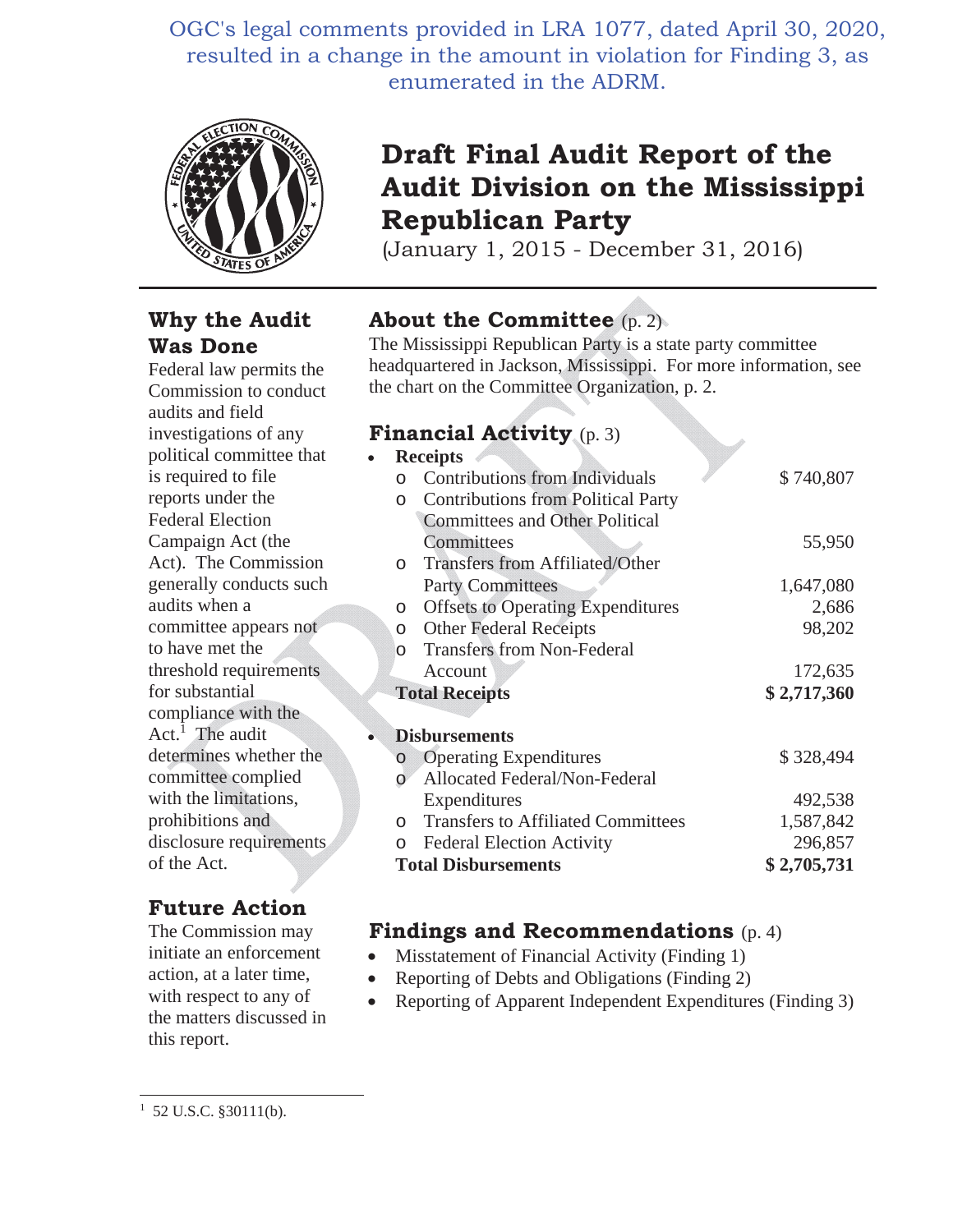

# **Draft Final Audit Report of the Audit Division on the Mississippi Republican Party**

(January 1, 2015 - December 31, 2016)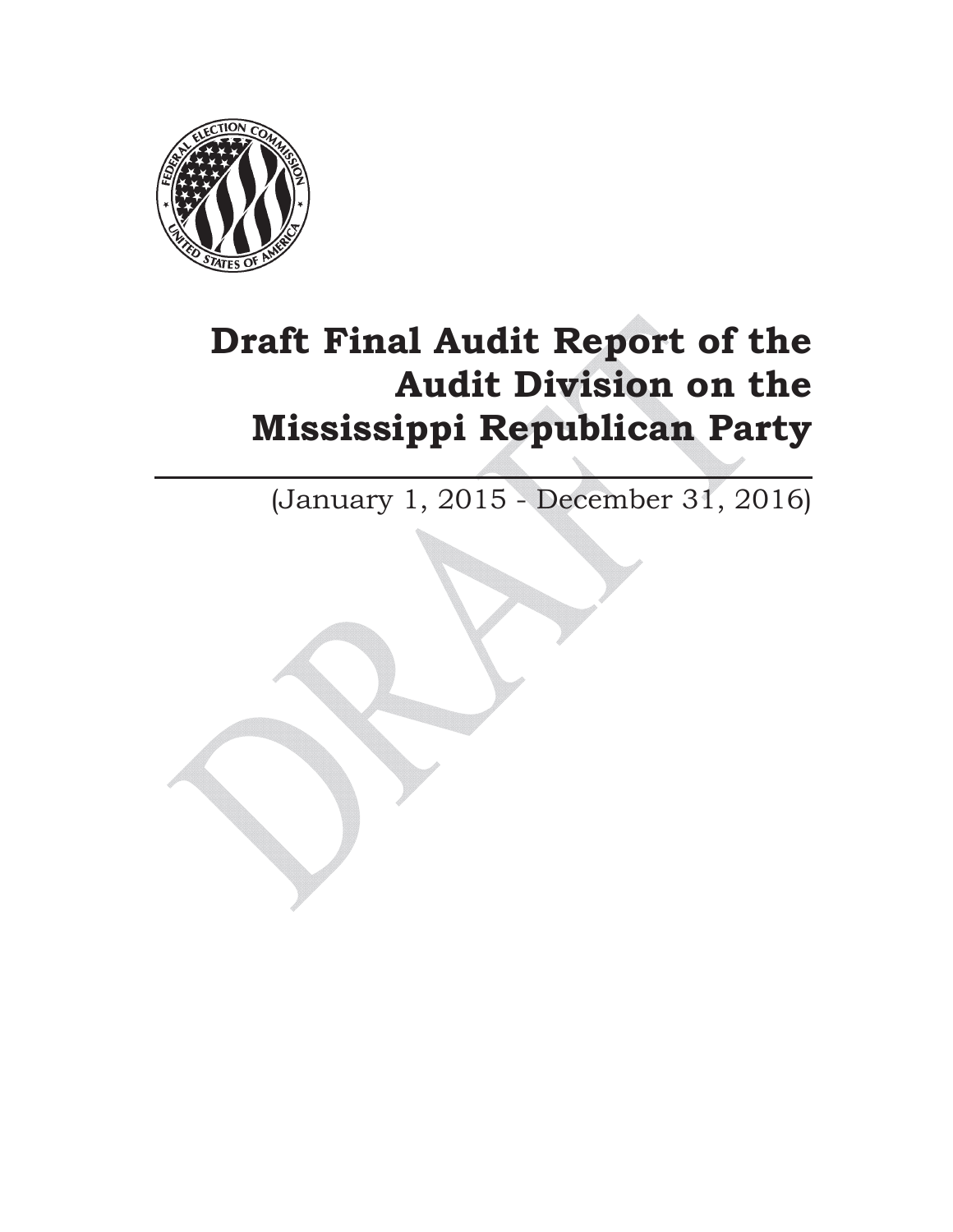# **Table of Contents**

| Part I. Background<br><b>Authority for Audit</b><br>Scope of Audit |   |
|--------------------------------------------------------------------|---|
| Part II. Overview of Committee                                     |   |
| Committee Organization                                             | 2 |
| Overview of Financial Activity                                     | 3 |
| <b>Part III. Summaries</b><br>Findings and Recommendations         | 4 |
| Part IV. Findings and Recommendations                              |   |
| Finding 1. Misstatement of Financial Activity                      | 6 |
| Finding 2. Reporting of Debts and Obligations                      |   |
| Finding 3. Reporting of Apparent Independent Expenditures          | 9 |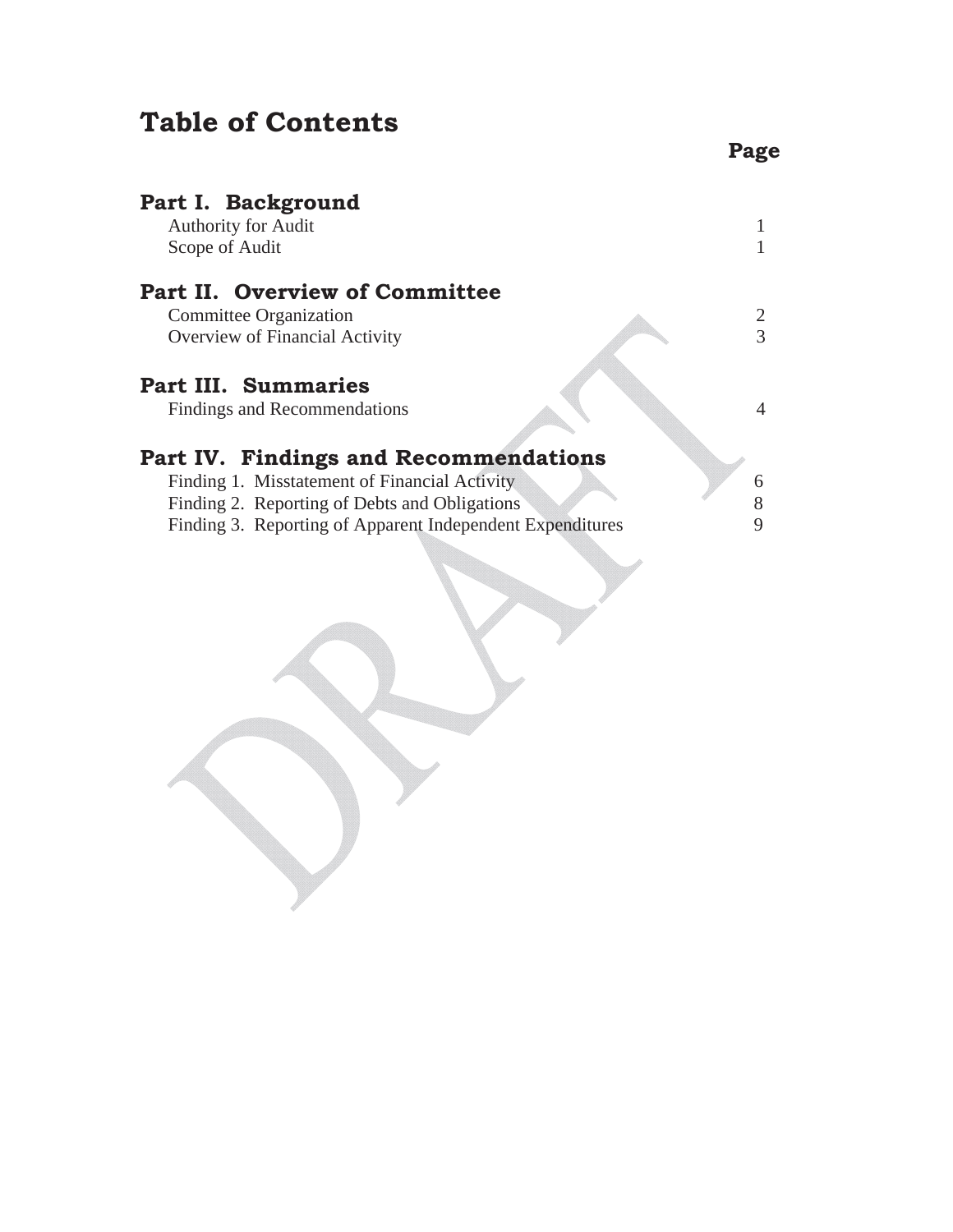# **Part I Background**

# **Authority for Audit**

This report is based on an audit of the Mississippi Republican Party (MRP), undertaken by the Audit Division of the Federal Election Commission (the Commission) in accordance with the Federal Election Campaign Act of 1971, as amended (the Act). The Audit Division conducted the audit pursuant to 52 U.S.C. §30111(b), which permits the Commission to conduct audits and field investigations of any political committee that is required to file a report under 52 U.S.C. §30104. Prior to conducting any audit under this subsection, the Commission must perform an internal review of reports filed by selected committees to determine if the reports filed by a particular committee meet the threshold requirements for substantial compliance with the Act. 52 U.S.C. §30111(b).

# **Scope of Audit**

Following Commission-approved procedures, the Audit staff evaluated various risk factors and as a result, this audit examined:

- 1. the receipt of excessive contributions;
- 2. the receipt of contributions from prohibited sources;
- 3. the disclosure of contributions received;
- 4. the disclosure of individual contributors' occupation and name of employer;
- 5. the disclosure of disbursements, debts and obligations;
- 6. the disclosure of expenses allocated between federal and non-federal accounts;
- 7. the consistency between reported figures and bank records;
- 8. the completeness of records;
- 9. the disclosure of independent expenditures; and
- 10. other committee operations necessary to the review.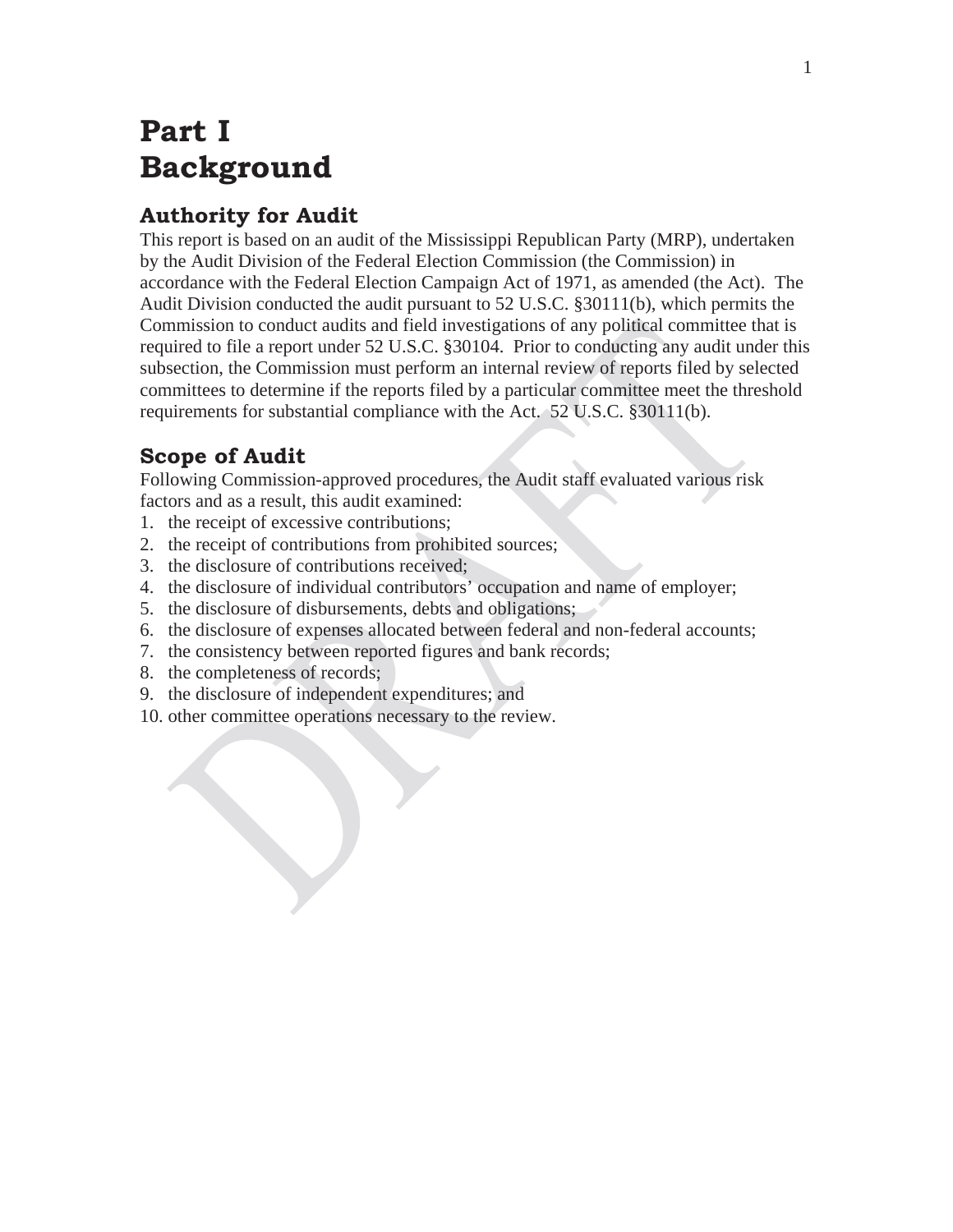# **Part II Overview of Committee**

# **Committee Organization**

| <b>Important Dates</b>        |                                           |                                         |  |
|-------------------------------|-------------------------------------------|-----------------------------------------|--|
|                               | Date of Registration                      | January 9, 1978                         |  |
|                               | <b>Audit Coverage</b>                     | January 1, 2015 - December 31, 2016     |  |
| <b>Headquarters</b>           |                                           | Jackson, Mississippi                    |  |
| <b>Bank Information</b>       |                                           |                                         |  |
|                               | <b>Bank Depositories</b>                  | Two                                     |  |
|                               | <b>Bank Accounts</b>                      | Three Federal; Three Non-Federal        |  |
| <b>Treasurer</b>              |                                           |                                         |  |
|                               | <b>Treasurer When Audit Was Conducted</b> | Paul V. Breazeale (1/31/2018 - Present) |  |
|                               |                                           | Lucien Smith (1/26/2018 - 1/30/2018)    |  |
|                               | Treasurer During Period Covered by Audit  | Lucien Smith (7/20/2016 - 12/31/2016)   |  |
|                               |                                           | Paul V. Breazeale (8/21/2012 - 7/19/16) |  |
| <b>Management Information</b> |                                           |                                         |  |
|                               | Attended FEC Campaign Finance Seminar     | Yes                                     |  |
| $\bullet$                     | Who Handled Accounting and Recordkeeping  | <b>Paid Staff</b>                       |  |
|                               | <b>Tasks</b>                              |                                         |  |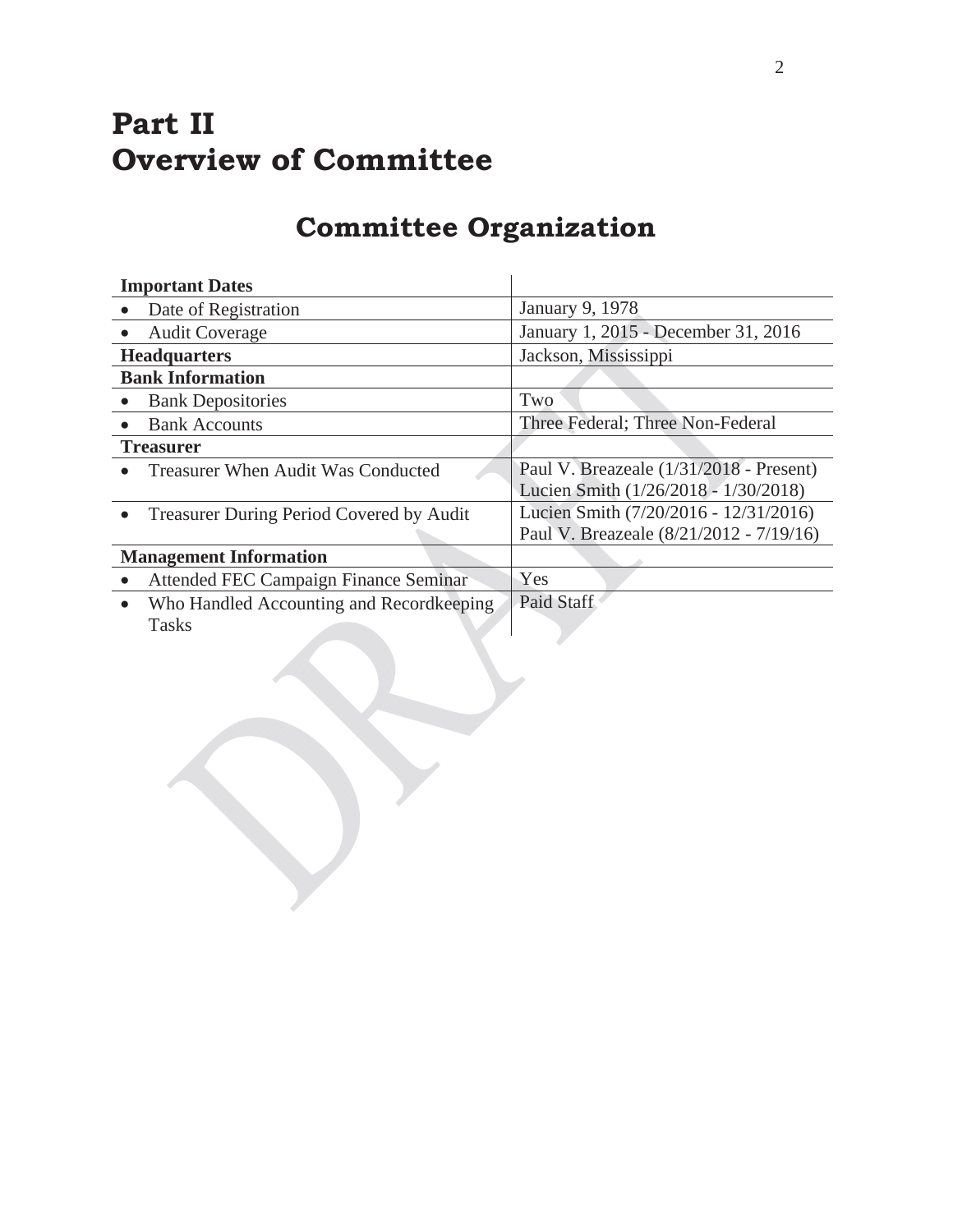# **Overview of Financial Activity (Audited Amounts)**

| Cash on hand $@$ January 1, 2015                         | \$42,307    |
|----------------------------------------------------------|-------------|
| <b>Receipts</b>                                          |             |
| Contributions from Individuals<br>$\circ$                | 740,807     |
| Contributions from Political Party and Other<br>$\circ$  | 55,950      |
| Committees                                               |             |
| Transfers from Affiliated and Other Political<br>$\circ$ | 1,647,080   |
| Committees                                               |             |
| <b>Offsets to Operating Expenditures</b><br>$\circ$      | 2,686       |
| <b>Other Federal Receipts</b><br>$\circ$                 | 98,202      |
| <b>Transfers from Non-Federal Account</b><br>$\circ$     | 172,635     |
| <b>Total Receipts</b>                                    | \$2,717,360 |
|                                                          |             |
| <b>Disbursements</b>                                     |             |
| <b>Operating Expenditures</b><br>$\circ$                 | 328,494     |
| Allocated Federal/Non-Federal Expenditures<br>$\circ$    | 492,538     |
| <b>Transfers to Affiliated Committees</b><br>$\circ$     | 1,587,842   |
| <b>Federal Election Activity</b><br>$\circ$              | 296,857     |
| <b>Total Disbursements</b>                               | \$2,705,731 |
| Cash on hand @ December 31, 2016                         | \$53,936    |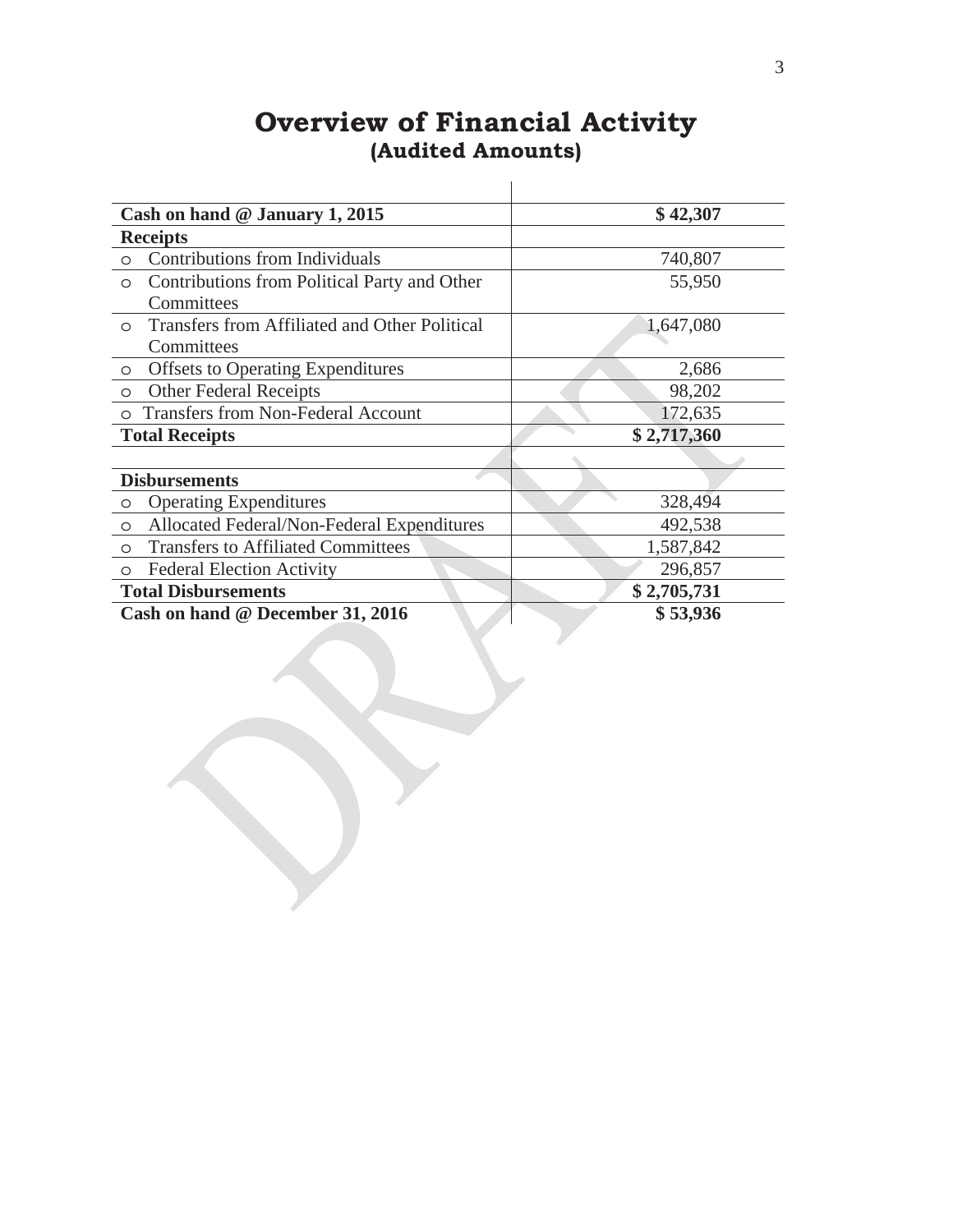# **Part III Summaries**

 $\overline{a}$ 

# **Findings and Recommendations**

# **Finding 1. Misstatement of Financial Activity**

During audit fieldwork, a comparison of MRP's reported financial activity with its bank records revealed a misstatement of receipts and disbursements in calendar year 2015. Specifically, MRP understated its receipts and disbursements by \$10,606 and \$14,808, respectively. In response to the Interim Audit Report recommendation, MRP filed a Form 99 (Miscellaneous Electronic Submission) on June 21, 2019, which corrected the misstatements for the 2015 calendar year. MRP also stated that the cash balance is correct as of its 2019 May Monthly disclosure report. (For more detail, see p. 6.)

# **Finding 2. Reporting of Debts and Obligations**

During audit fieldwork, the Audit staff noted that MRP failed to disclose debts and obligations owed to 10 vendors totaling \$152,931. In response to the Interim Audit Report recommendation, MRP filed a Form 99 on both June 21, 2019 and June 22, 2019, properly disclosing the debts and obligations and correcting the public record. (For more detail, see p. 8.)

# **Finding 3. Reporting of Apparent Independent Expenditures**

During audit fieldwork, the Audit staff reviewed expenditures totaling \$43,967<sup>2</sup>, that MRP disclosed on Schedule B, Line 21(b) (Other Federal Operating Expenditures) and Schedule H4 (Disbursements for Allocated Federal /Non-Federal Activity). These expenditures appear to be independent expenditures that contain express advocacy which should have been disclosed on Schedule E, Line 24 (Itemized Independent Expenditures). Additionally, of the \$43,967, MRP did not provide sufficient documentation, pertaining to dissemination dates, to allow the Audit staff to verify whether 24/48-hour reports were required to be filed for the apparent independent expenditures totaling \$36,969.

In response to the Interim Audit Report recommendation, MRP stated that the expenditures were reported correctly as operating expenses or fundraising expenses. MRP also stated the primary purpose of these mailings was to solicit donors for contributions and to explain the potential uses of the donated funds, and that any mention of federal candidates was "incidental" to the purpose of the mailings. However, MRP

<sup>&</sup>lt;sup>2</sup> The amount cited in the Interim Audit Report was \$38,940. An additional \$5,027 has been added following the submission of an invoice and an estimated shipping cost in response to the Interim Audit Report.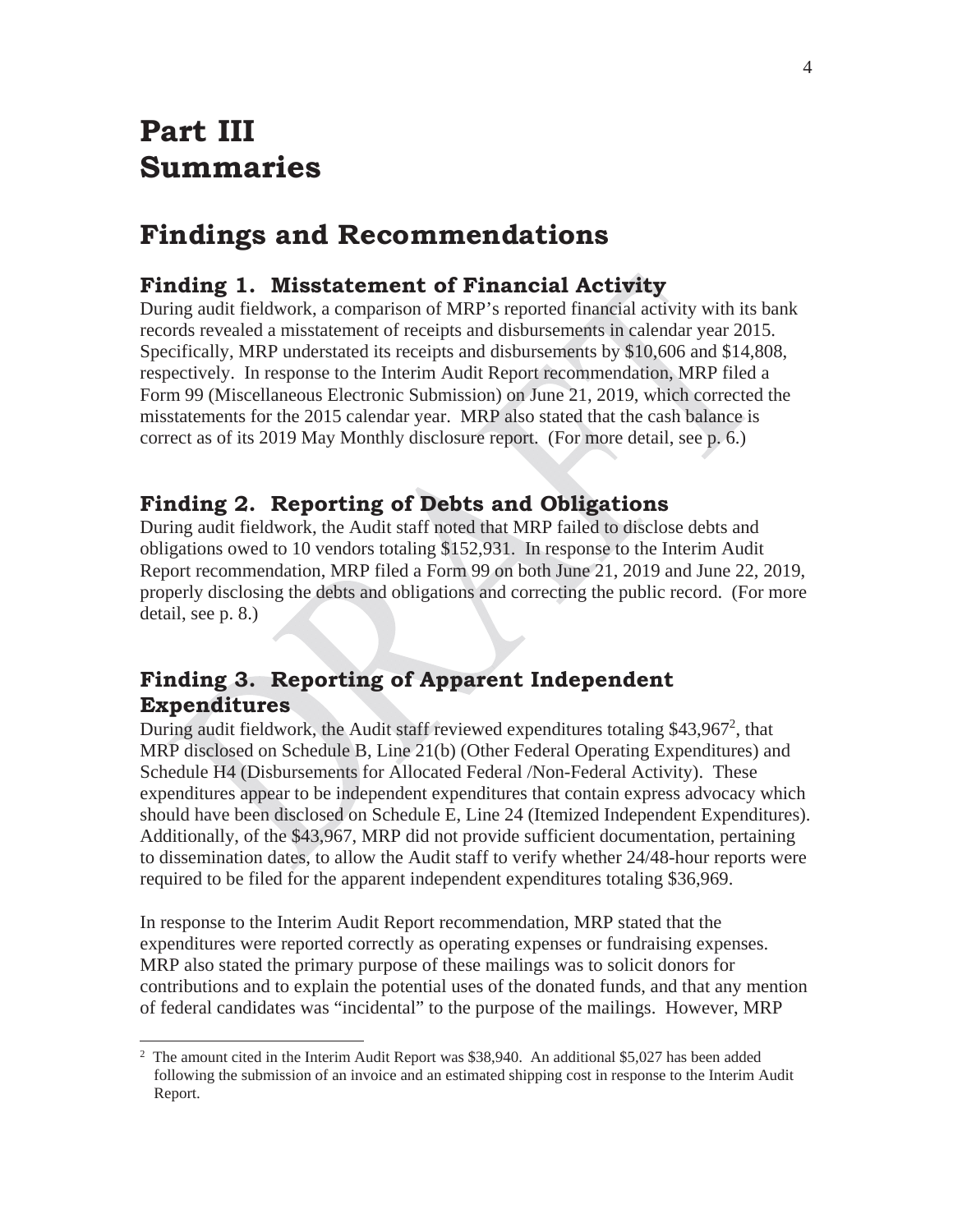stated it will file amendments, based on the Commission vote, with respect to the Audit staff's recommendation on this finding.

Additionally, based on clarification provided in response to the Interim Audit Report which explained the "ship date" noted on some invoices, expenditures totaling \$3,926 required a 24-hour report and expenditures totaling \$12,382 required a 48-hour report. For the remaining expenditures totaling \$20,661 without associated dissemination dates, 24/48-hour reports may still be required. MRP has not complied with the recommendation to correct the disclosure for these nine independent expenditures. (For more detail, see p. 9.)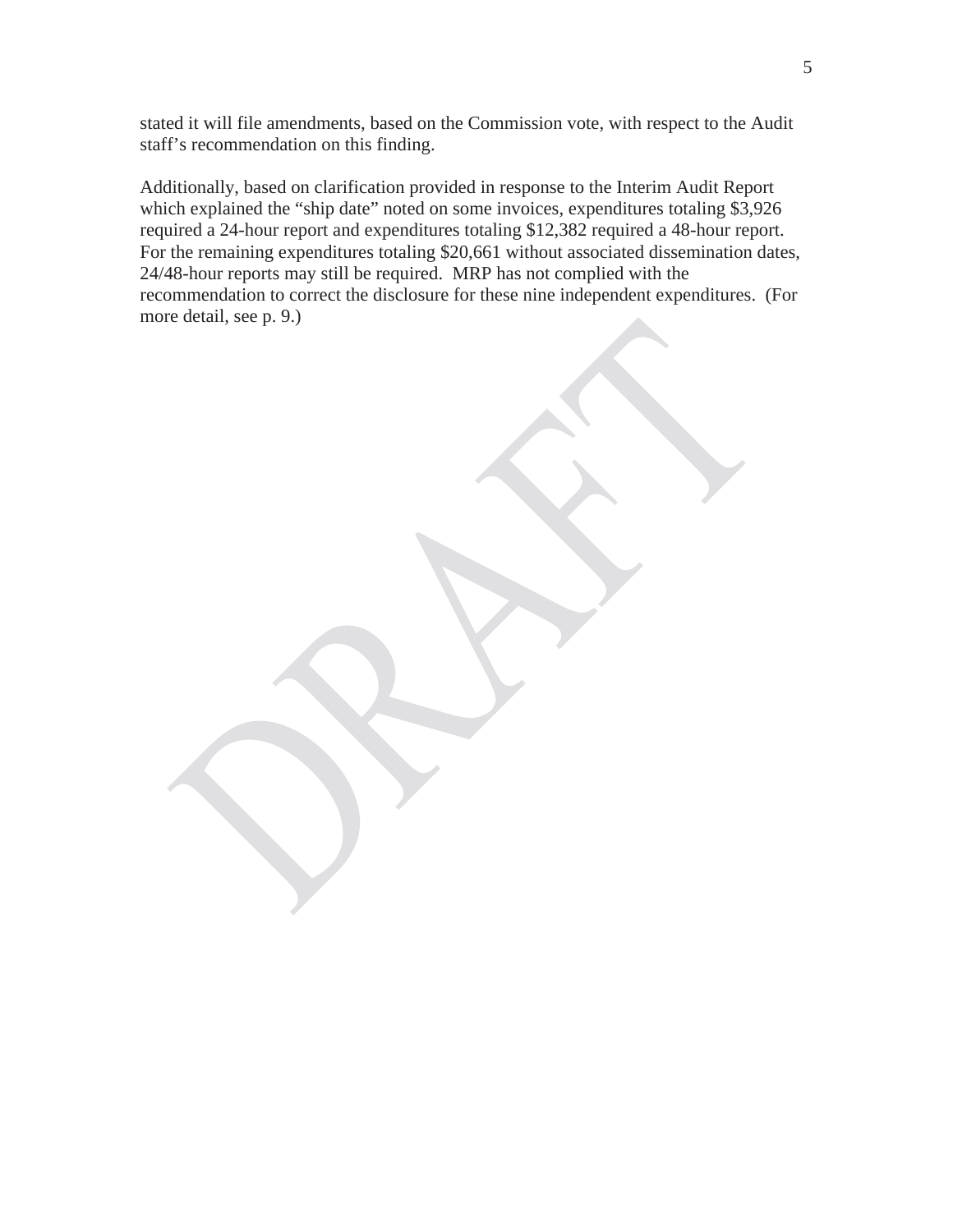# **Part IV Findings and Recommendations**

# **Finding 1. Misstatement of Financial Activity**

# **Summary**

During audit fieldwork, a comparison of MRP's reported financial activity with its bank records revealed a misstatement of receipts and disbursements for calendar year 2015. Specifically, MRP understated its receipts and disbursements by \$10,606 and \$14,808, respectively. In response to the Interim Audit Report recommendation, MRP filed a Form 99 (Miscellaneous Electronic Submission) on June 21, 2019, which corrected the misstatements for the 2015 calendar year. MRP also stated that the cash balance is correct as of its 2019 May Monthly disclosure report.

# **Legal Standard**

**Contents of Federal Reports.** Each report must disclose:

- the amount of cash on hand at the beginning and end of the reporting period;
- the total amount of receipts for the reporting period and for the calendar year;
- the total amount of disbursements for the reporting period and for the calendar year; and
- certain transactions that require itemization on Schedule A (Itemized Receipts) or Schedule B (Itemized Disbursements). 52 U.S.C.  $\S 30104(b)(1)$ , (2), (3), (4), and (5).

# **Facts and Analysis**

# **A. Facts**

During audit fieldwork, the Audit staff reconciled MRP's reported financial activity with its bank records for calendar years 2015 and 2016. The reconciliation identified that MRP misstated receipts and disbursements for 2015. The following chart details the discrepancies between MRP's disclosure reports and bank activity. The succeeding paragraphs explain why the discrepancies occurred.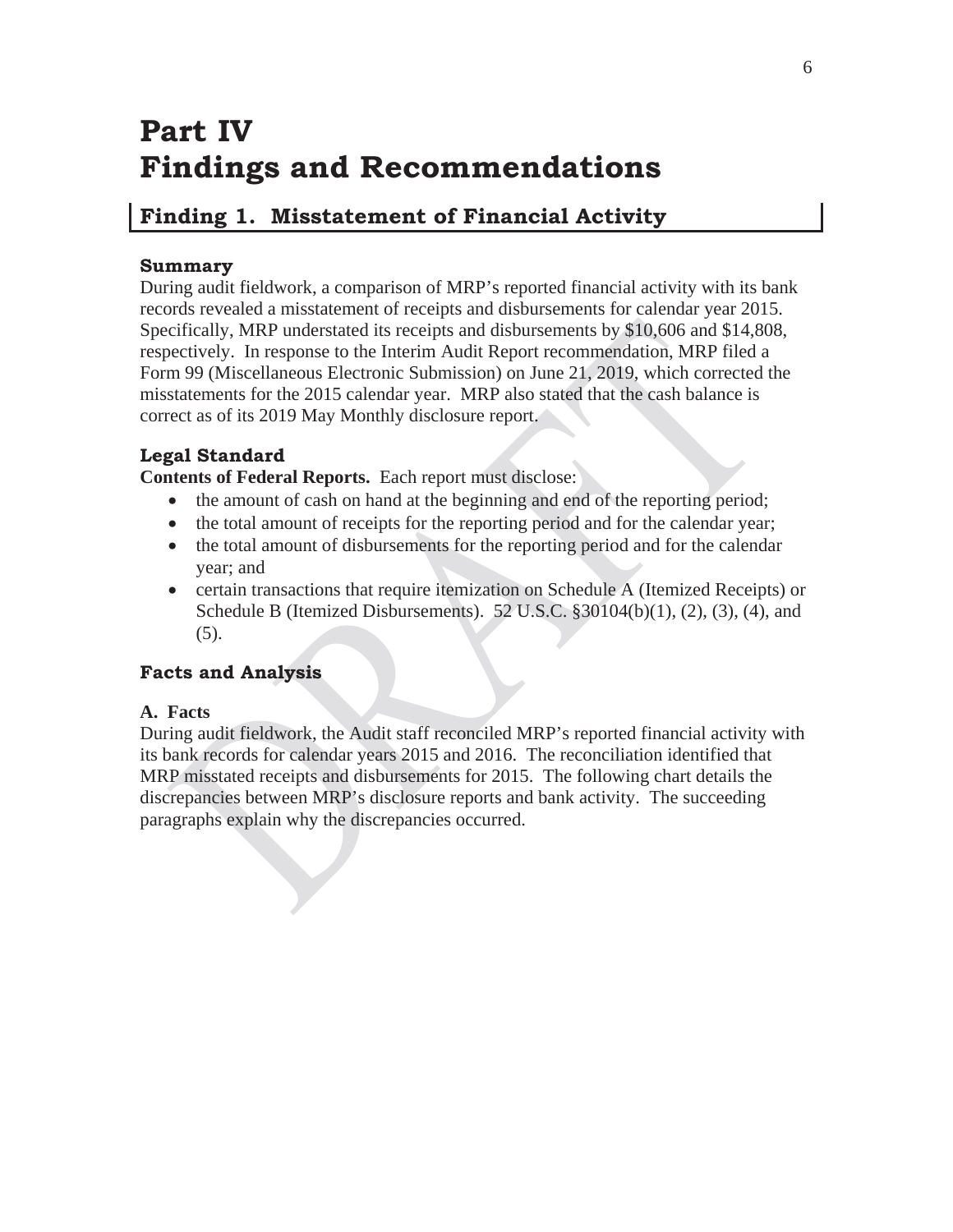| <b>2015 Committee Activity</b> |                 |                     |                    |  |  |
|--------------------------------|-----------------|---------------------|--------------------|--|--|
|                                | <b>Reported</b> | <b>Bank Records</b> | <b>Discrepancy</b> |  |  |
| Beginning Cash on hand         | \$50,087        | \$42,307            | \$7,780            |  |  |
| @ January 1, 2015              |                 |                     | Overstated         |  |  |
| Receipts                       | \$394,175       | \$404,781           | \$10,606           |  |  |
|                                |                 |                     | Understated        |  |  |
| <b>Disbursements</b>           | \$403,626       | \$418,434           | \$14,808           |  |  |
|                                |                 |                     | Understated        |  |  |
| Ending Cash on hand            | $$28,624^3$     | \$28,654            | \$30               |  |  |
| @ December 31, 2015            |                 |                     | Understated        |  |  |

The reported 2015 beginning cash on hand was over reported by \$7,780 likely resulting from prior period discrepancies.

| The understatement of receipts resulted from the following:      |          |
|------------------------------------------------------------------|----------|
| • Transfer from a Non-federal account not reported               | \$7,830  |
| In-kind contribution not reported as a receipt<br>$\bullet$      | 2,868    |
| Unexplained differences<br>$\bullet$                             | (92)     |
| <b>Net Understatement of Receipts</b>                            | \$10,606 |
| The understatement of disbursements resulted from the following: |          |
| • Disbursements not reported                                     | \$11,932 |
| In-kind contribution not reported as a disbursement<br>$\bullet$ | 2,868    |
| Unexplained differences<br>$\bullet$                             |          |
| <b>Understatement of Disbursements</b>                           | \$14,808 |

## **B. Interim Audit Report & Audit Division Recommendation**

The Audit staff discussed this matter with MRP representatives during the exit conference and provided schedules detailing the misstatements. MRP representatives did not provide any comments.

The Interim Audit Report recommended that MRP amend its disclosure reports or file a Form 99<sup>4</sup> to correct the misstatements noted above. It was further recommended that MRP reconcile the cash on hand in its most recently filed report to include these adjustments and correct any subsequent discrepancies.

## **C. Committee Response to Interim Audit Report**

 $\overline{a}$ 

In response to the Interim Audit Report recommendation, MRP explained that it believed that the "minor apparent misstatements" were "inadvertent administrative oversights." MRP filed a Form 99, on June 21, 2019, which corrected the misstatements for the 2015 calendar year. MRP also stated that the cash balance reflected on its 2019 May Monthly disclosure report is correct.

<sup>&</sup>lt;sup>3</sup> The reported ending cash on hand does not equal reported beginning cash on hand plus reported receipts minus reported disbursements likely due to the mathematical discrepancy. 4

MRP was advised by the Audit staff that if it chose to file a Form 99, instead of amending its disclosure reports, the form must contain all pertinent information that is required on each schedule.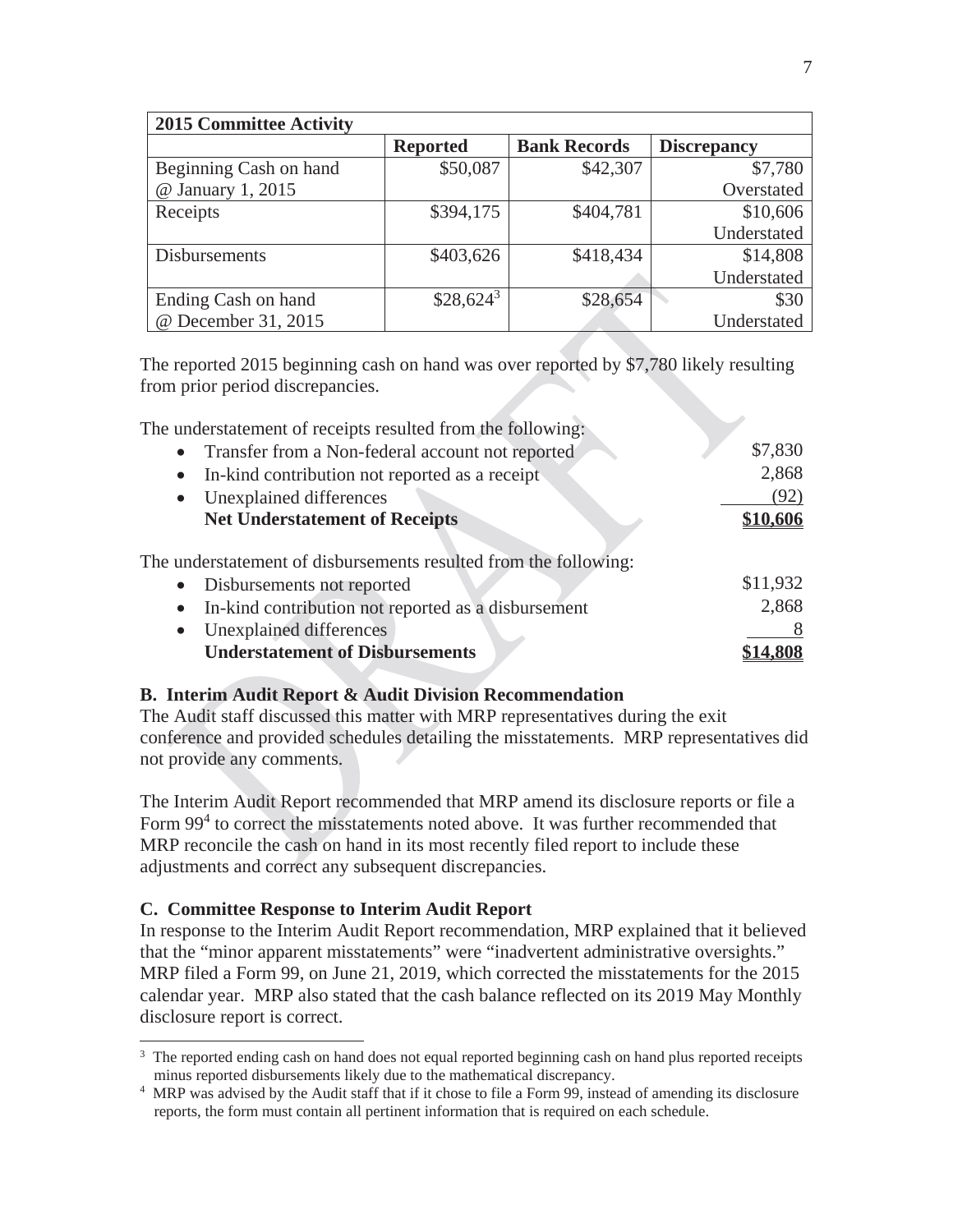# **Finding 2. Reporting of Debts and Obligations**

## **Summary**

During audit fieldwork, the Audit staff noted that MRP failed to disclose debts and obligations owed to 10 vendors totaling \$152,931. In response to the Interim Audit Report recommendation, MRP filed a Form 99 on both June 21, 2019 and June 22, 2019, properly disclosing the debts and obligations and correcting the public record.

# **Legal Standard**

- **A. Continuous Reporting Required**. A political committee must disclose the amount and nature of outstanding debts and obligations until those debts are extinguished. 52 U.S.C §30104(b)(8) and 11 CFR §§104.3(d) and 104.11(a).
- **B. Separate Schedules.** A political committee must file separate schedules for debts owed by the committee and debts owed to the committee, together with a statement explaining the circumstances and conditions under which each debt and obligation was incurred or extinguished. 11 CFR §104.11(a).

## **C. Itemizing Debts and Obligations**.

- A debt of \$500 or less must be reported once it has been outstanding 60 days from the date incurred (the date of the transaction); the committee reports it on the next regularly scheduled report.
- A debt exceeding \$500 must be disclosed in the report that covers the date on which the debt was incurred. 11 CFR §104.11(b).

## **Facts and Analysis**

## **A. Facts**

 $\overline{a}$ 

During audit fieldwork, the Audit staff reviewed MRP's disbursements records and disclosure reports for proper reporting of debts and obligations. This review identified debts owed to 10 vendors totaling \$152,931<sup>5</sup> that MRP failed to report on Schedule D (Debts and Obligations) during the audit period. Based on a review of the records, these vendors provided MRP with signs, stickers, printed membership/fundraising letters and cards, audio and video equipment, food and venue for events, financial services, national convention materials, transportation, compliance services, postage, and flower arrangements. MRP reported debt totaling \$134,142 on Schedule D during the audit cycle. The Audit staff calculated the debts owed to the vendors based on the invoice date and the subsequent payment date. Debts were outstanding for periods ranging from 13 to 1,047 days.

<sup>&</sup>lt;sup>5</sup> Each debt in this amount was counted once, even if it required disclosure over multiple periods.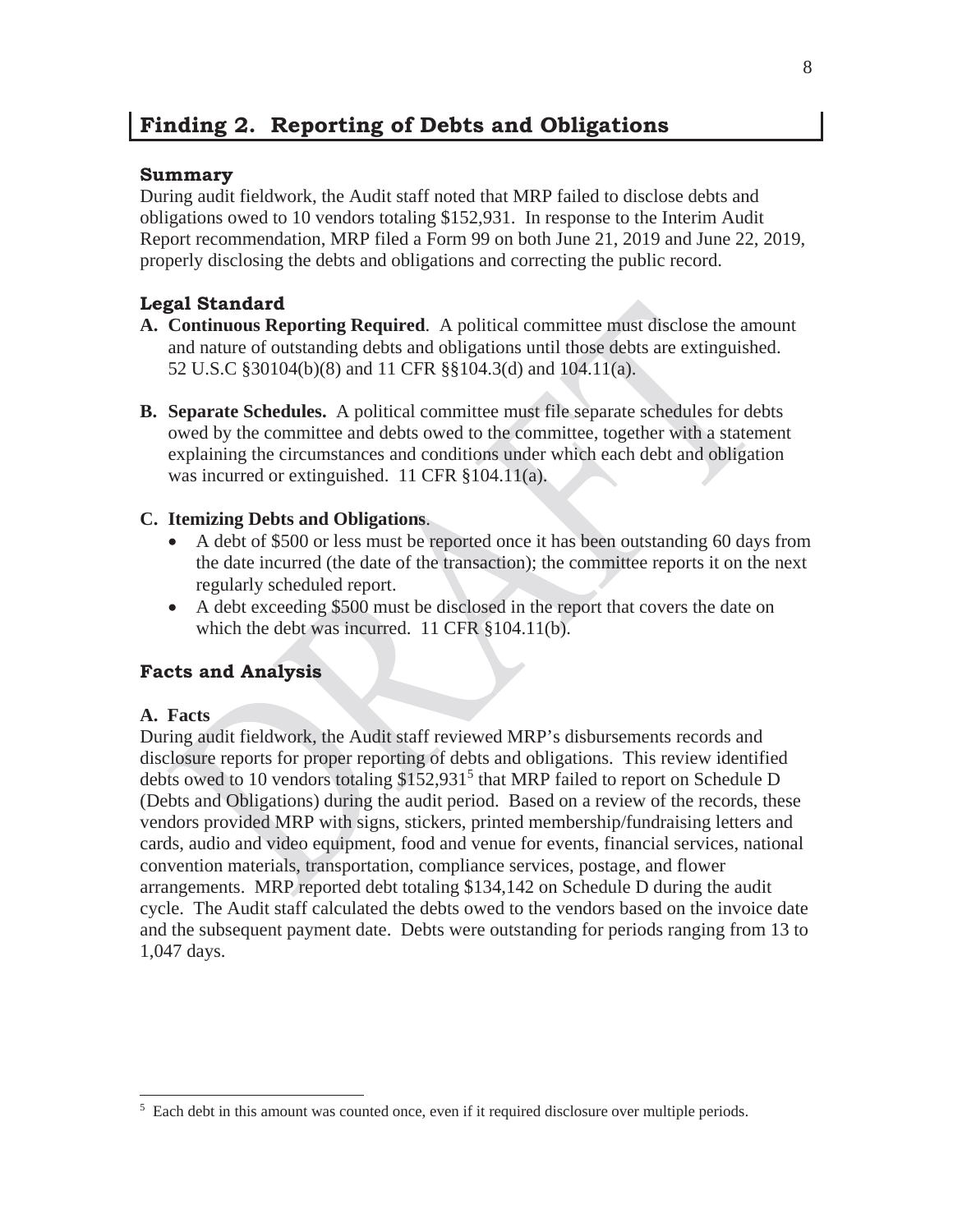#### **B. Interim Audit Report & Audit Division Recommendation**

The Audit staff discussed this matter at the exit conference and provided MRP representatives schedules detailing the transactions requiring disclosure on Schedule D. MRP representatives inquired about the definition of debts and whether monthly recurring expenses would be considered debt if not paid within a specific timeframe or crossing reporting periods. The Audit staff noted that none of the errors were recurring expenses. In response to the exit conference, MRP provided no further comments.

The Interim Audit Report recommended that MRP provide additional documents such as, invoices, billings statements, cancelled checks, etc., demonstrating that these transactions were not obligations which required reporting on Schedule D. Absent such documentation, the Interim Audit Report further recommended that MRP amend its reports or file a Form 99 to disclose these debts and obligations on Schedule D.

#### **C. Committee Response to Interim Audit Report**

In response to the Interim Audit Report recommendation, MRP filed a Form 99 on both June 21, 2019 and June 22, 2019, properly disclosing the debts and obligations and correcting the public record.

# **Finding 3. Reporting of Apparent Independent Expenditures**

#### **Summary**

 $\overline{a}$ 

During audit fieldwork, the Audit staff reviewed expenditures totaling \$43,967<sup>6</sup>, that MRP disclosed on Schedule B, Line 21(b) (Other Federal Operating Expenditures) and Schedule H4 (Disbursements for Allocated Federal /Non-Federal Activity). These expenditures appear to be independent expenditures that contain express advocacy which should have been disclosed on Schedule E, Line 24 (Itemized Independent Expenditures). Additionally, of the \$43,967, MRP did not provide sufficient documentation, pertaining to dissemination dates, to allow the Audit staff to verify whether 24/48-hour reports were required to be filed for the apparent independent expenditures totaling \$36,969.

In response to the Interim Audit Report recommendation, MRP stated that the expenditures were reported correctly as operating expenses or fundraising expenses. MRP also stated the primary purpose of these mailings was to solicit donors for contributions and to explain the potential uses of the donated funds, and that any mention of federal candidates was "incidental" to the purpose of the mailings. However, MRP stated it will file amendments, based on the Commission vote, with respect to the Audit staff's recommendation on this finding.

<sup>&</sup>lt;sup>6</sup> The amount cited in the Interim Audit Report was \$38,940. An additional \$5,027 has been added following the submission of an invoice and an estimated shipping cost in response to the Interim Audit Report.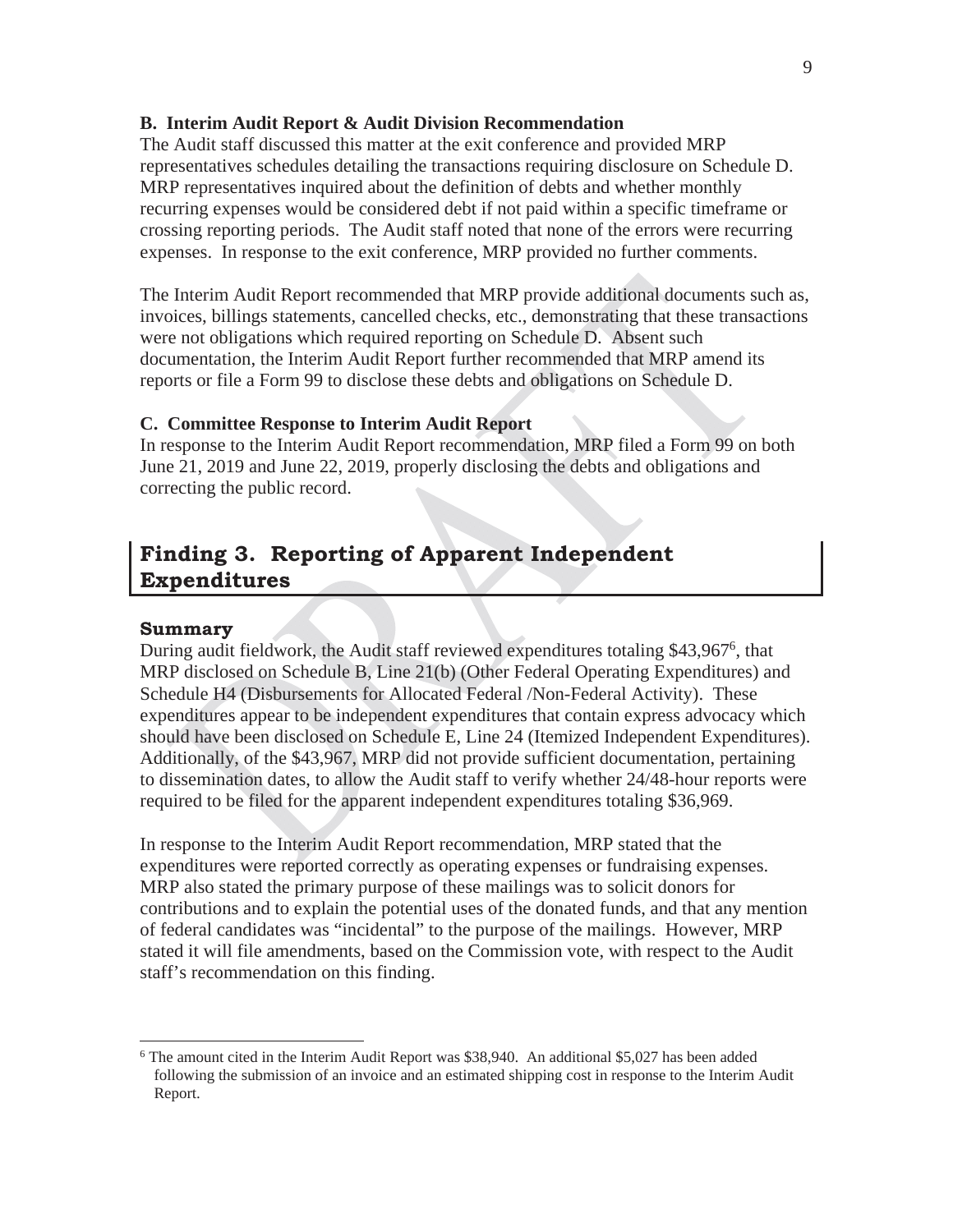Additionally, based on clarification provided in response to the Interim Audit Report which explained the "ship date" noted on some invoices, expenditures totaling \$3,926 required a 24-hour report and expenditures totaling \$12,382 required a 48-hour report. For the remaining expenditures totaling \$20,661 without associated dissemination dates, 24/48-hour reports may still be required. MRP has not complied with the recommendation to correct the disclosure for these nine independent expenditures.

### **Legal Standard**

**A. Definition of Independent Expenditures.** An independent expenditure is an expenditure made for a communication expressly advocating the election or defeat of a clearly identified candidate that is not made in cooperation, consultation, or concert with, or at the request or suggestion of, a candidate, a candidate's authorized committee, or their agents, or a political party or its agents.

A clearly identified candidate is one whose name, nickname, photograph or drawing appears, or whose identity is apparent through unambiguous reference, such as "your Congressman," or through an unambiguous reference to his or her status as a candidate, such as "the Democratic presidential nominee" or "Republican candidate for Senate in this state."

Expressly advocating means any communication that:

- Uses phrases such as "vote for the President" or "re-elect your Congressman" or communications of campaign slogan(s) or individual word(s), which in context can have no other reasonable meaning than to urge election or defeat of one or more clearly identified candidates; or
- When taken as a whole and with limited references to external events, such as proximity to the election, could be interpreted by a reasonable person only as advocating the election or defeat of one or more clearly identified candidates. 11 CFR §§100.16(a), 100.17 and 100.22.
- **B. Disclosure Requirements General Guidelines.** An independent expenditure shall be reported on Schedule E, if, when added to other independent expenditures made to the same payee during the same calendar year, it exceeds \$200. Independent expenditures made (i.e., publicly disseminated) prior to payment should be disclosed as memo entries on Schedule E and as a debt on Schedule D. Independent expenditures of \$200 or less need not be itemized, though the committee must report the total of those expenditures on line (b) on Schedule E. 11 CFR §§104.3(b)(3)(vii), 104.4(a) and 104.11.
- **C. Last-Minute Independent Expenditure Reports (24-Hour Reports).** Any independent expenditures aggregating \$1,000 or more, with respect to any given election, and made after the  $20<sup>th</sup>$  day but more than 24 hours before the day of an election, must be reported and the report must be received by the Commission within 24 hours after the expenditure is made. A 24-hour report is required each time additional independent expenditures aggregate \$1,000 or more. The 24-hour report must be filed on a Schedule E. The date that a communication is publicly disseminated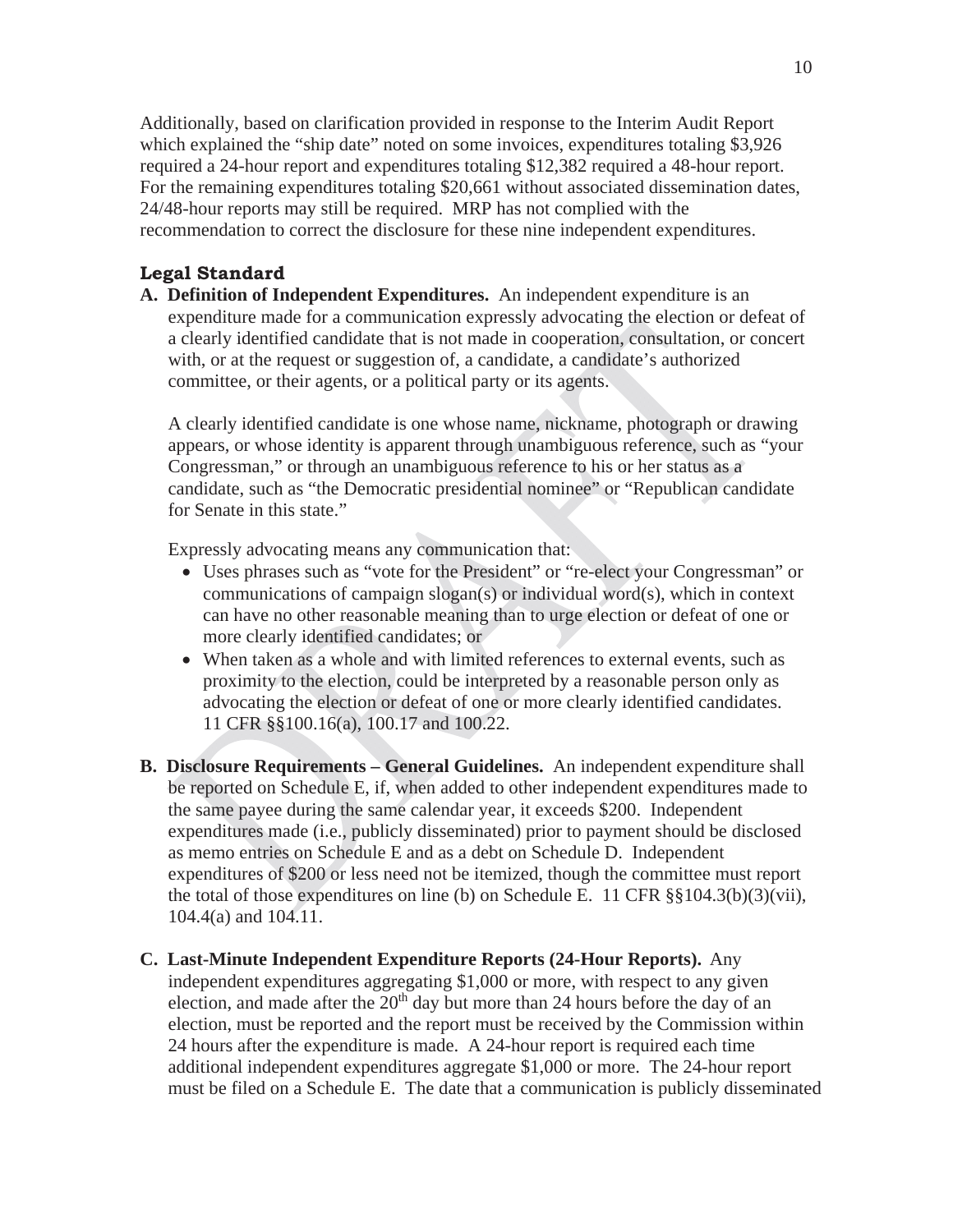serves as the date that the committee must use to determine whether the total amount of independent expenditures has, in the aggregate, reached or exceeded the threshold reporting amount of \$1,000. 11 CFR  $\S$ §104.4(f) and 104.5(g)(2).

- **D. Independent Expenditure Reports (48-Hour Reports).** Any independent expenditures aggregating \$10,000 or more with respect to any given election, at any time during a calendar year, up to and including the 20th day before an election, must be disclosed within 48 hours each time the expenditures aggregate \$10,000 or more. The 48-hour report must be filed on a Schedule E. The date that a communication is publicly disseminated serves as the date that the committee must use to determine whether the total amount of independent expenditures has, in the aggregate, reached or exceeded the threshold reporting amount of \$10,000. The reports must be filed with the Commission within 48 hours after the expenditure is made. 11 CFR §§104.4(f) and 104.5(g)(1).
- **E. Formal Requirements Regarding Reports and Statements.** Each political committee shall maintain records with respect to the matters required to be reported which shall provide in sufficient detail the necessary information and data from which the filed reports may be verified, explained, clarified, and checked for accuracy and completeness. 11 CFR §104.14(b)(1).

#### **Facts and Analysis**

### **A. Reporting of Apparent Independent Expenditures**

**1. Facts**

 $\overline{a}$ 

During audit fieldwork, the Audit staff reviewed disbursements to ensure proper reporting. The Audit staff noted that MRP did not disclose any independent expenditures on Schedule E, however, it made expenditures totaling \$43,967 disclosed on Schedule B, Line 21(b), and Schedule H4. These expenditures were for nine fundraising mailers, which contained express advocacy. A breakdown analysis for these expenditures is as follows:

**a. Apparent Independent Expenditures Reported as Disbursements for Allocated Federal /Non-federal Activity (Associated Mailer and Invoice Provided under 11 CFR §100.22(a))** 

MRP made 12 disbursements for five<sup>7</sup> apparent independent expenditures totaling \$26,638 for which it provided copies of the mailers with associated invoices and cancelled checks. These communications contained language expressly advocating the election or defeat of a clearly identified candidate, as defined under 11 CFR §100.22(a):

<sup>&</sup>lt;sup>7</sup> Two mailers previously considered under §100.22(b) (Interim Audit Report of the Audit Division, p. 10), have been reclassified under §100.22(a), per the Office of General Counsel's legal analysis, LRA 1077.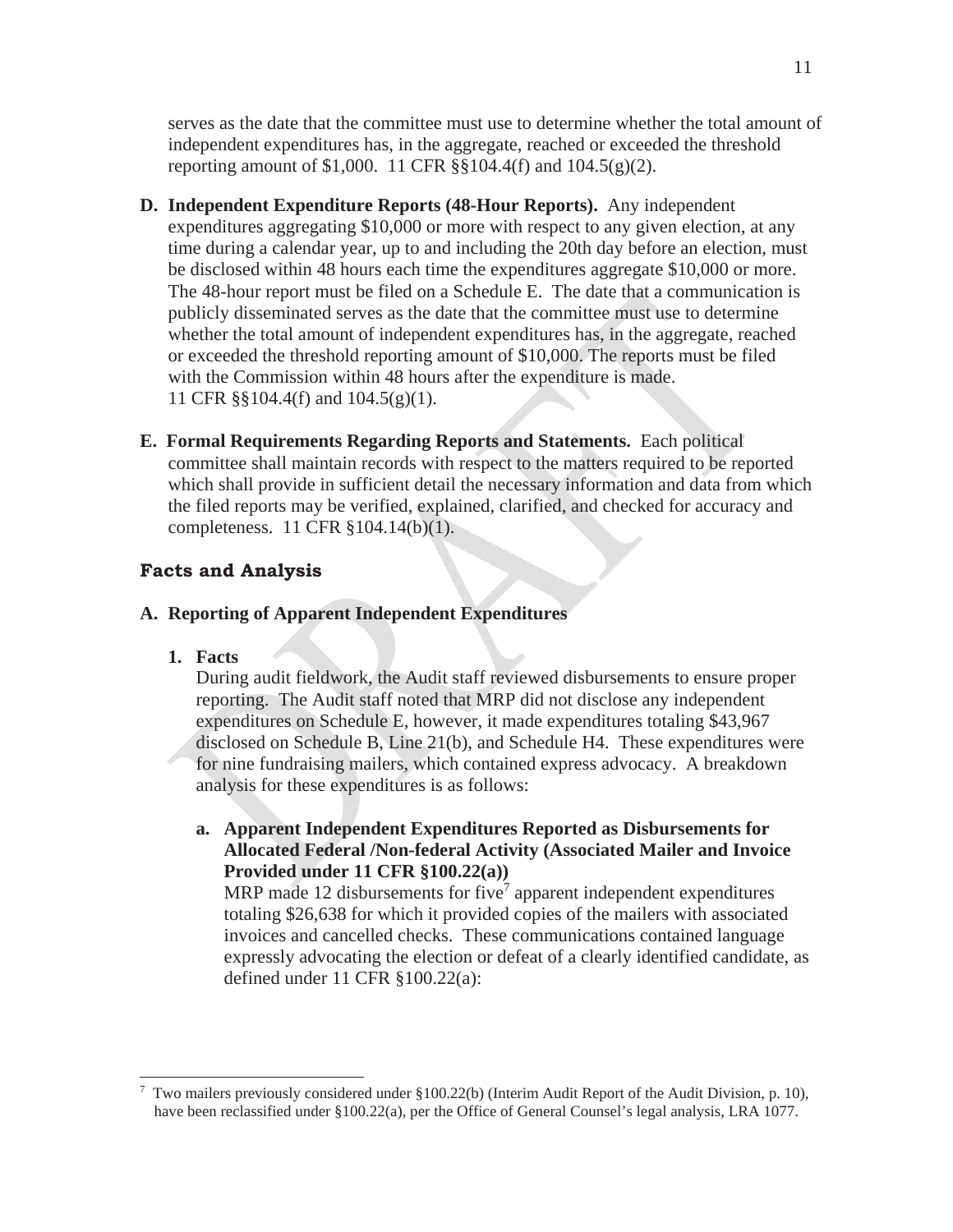*LRA 1077, p. 4, Mailer #1* "We must elect a Republican as the 45<sup>th</sup> President of the United States"

#### *LRA 1077, p. 4, Mailer #2*

"If we unite to support Donald Trump, we still have a chance to save our country for the future"

#### *LRA 1077, p. 4, Mailer #3*

"Stop Hillary!"; "STOP HILLARY from becoming President of the United States" and "support Donald Trump"

#### *LRA 1077, p. 4, Mailer #4*

"... you can make a difference to support Donald Trump and stop Hillary Clinton from moving back into the White House"

#### *LRA 1077, p. 6, Mailer #8*

"We must elect a Republican President in 2016"

## **b. Apparent Independent Expenditures Reported as Operating Expenditures and Disbursements for Allocated Federal /Non-federal Activity (Associated Mailer and Invoice Provided under 11 CFR §100.22(b))**

MRP made 9 disbursements for four apparent independent expenditures totaling \$17,329<sup>8</sup>, for which it provided copies of the mailers with associated invoices and cancelled checks.

Based on the definition of express advocacy under 11 CFR §100.22(b), the Audit staff believes the following mailers could only be interpreted by a reasonable person as advocating the election or defeat of a clearly identified candidate:

### *LRA 1077, p. 5, Mailer #5*

 $\overline{a}$ 

 "Donald Trump ...will nominate Supreme Court Justices who will protect the Constitution…. I'm asking you to please stand up in defense of our Constitution by making a contribution today..."; "The Mississippi Republican Party has been hard at work not only to ensure that Donald Trump wins Mississippi by a wide margin, but also that he wins swing states such as Florida and Ohio"; and "Your generous contribution today will help keep Trump from losing the presidency..."

<sup>&</sup>lt;sup>8</sup> In addition to the amounts reclassified in this category (footnote 7), an additional \$5,027 has been added to the amount based on an invoice and an estimated shipping cost submitted in response to the Interim Audit Report.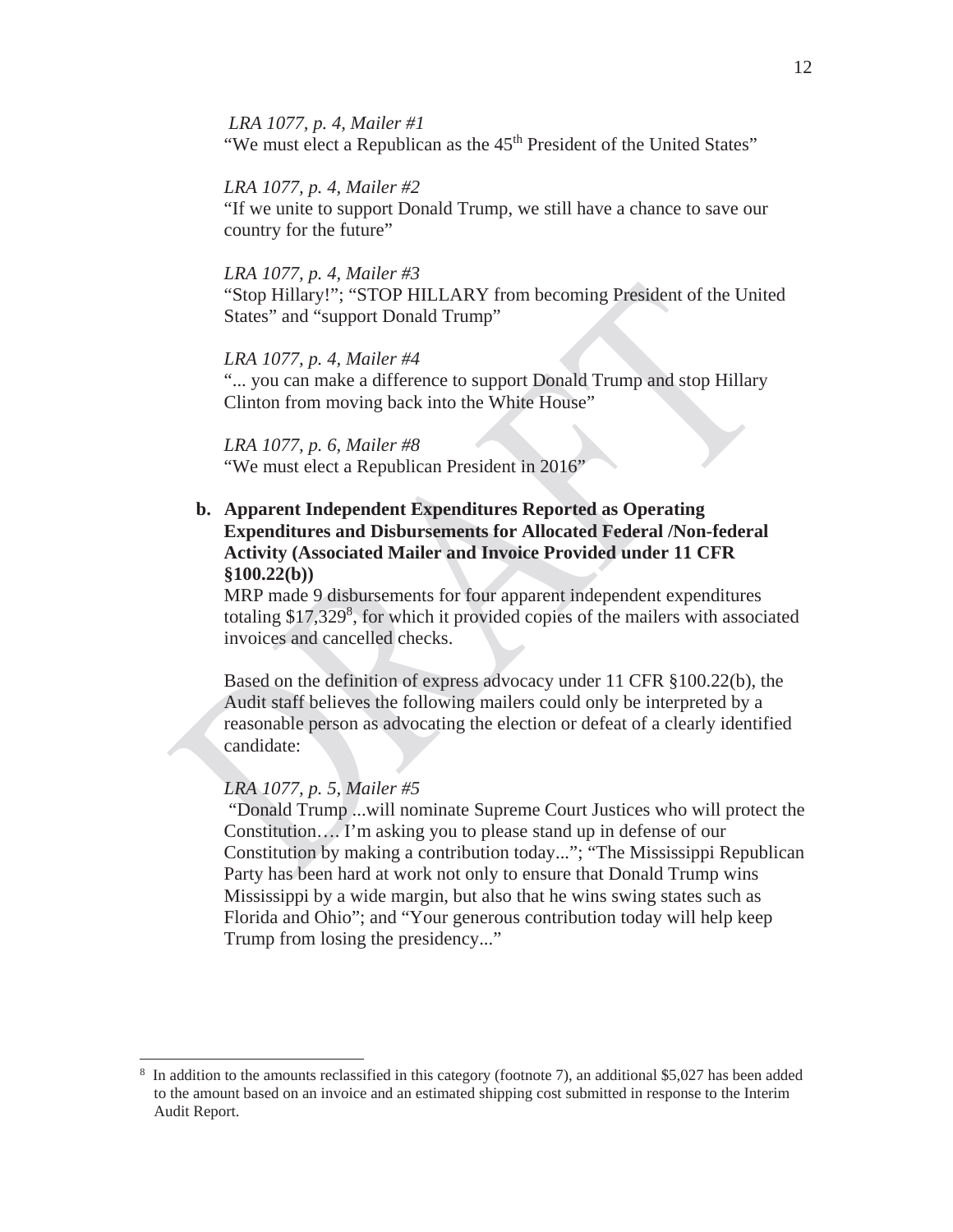### *LRA 1077, p. 5, Mailer #6*

 "I am asking you to please contribute \$100 to make sure that Donald Trump's message of Making America Great Again can be delivered untainted by the media to undecided voters here in Mississippi and in key battleground states"

#### *LRA 1077, p. 5, Mailer #7*

 "The Mississippi Republican Party is working hard to make sure Republicans in Mississippi turn out to vote and send Donald Trump to a landslide victory here. And the Party is doing the same thing in the critical battleground state of Florida... Will you please contribute \$50, \$75, \$100 or more to enable our Party to do everything it can in these last days to turn out Republican voters in Mississippi and Florida?"

#### *LRA 1077, p. 6, Mailer #9*

"Recent polls suggest the presidential election is dead even and that's good news for Donald Trump and Mike Pence as they build momentum to win the White House... NOW is the time for a final surge in the momentum. Will you help make sure that happens?"

#### **2. Interim Audit Report & Audit Division Recommendation**

At the exit conference, the Audit staff presented MRP with a schedule detailing these expenditures. MRP representatives did not have any comments.

The Interim Audit Report recommended that MRP provide documentation showing that the apparent independent expenditures, totaling \$38,940<sup>9</sup>, did not require reporting as independent expenditures. Absent such documentation, the Interim Audit Report recommended that MRP amend its reports to disclose these disbursements as independent expenditures on Schedule E and submit procedures for reporting independent expenditures.

#### **3. Committee Response to Interim Audit Report**

In response to the Interim Audit Report recommendation, MRP disagreed that any of its mailers constituted independent expenditures. MRP stated that expenditures totaling  $$38,940^{10}$  were reported on the appropriate schedule as "operating expenses or fundraising expenses<sup>"11</sup> and that these mailings "constitute" solicitations for MRP." MRP further stated that the Commission should reject the assertion that these mailings contain express advocacy because the "call to action" was not "electoral" or an "explicit directive to vote for or against any clearly identified Federal candidate," but rather, "a solicitation of a contribution." Lastly, MRP stated that it and other "similarly situated parties lack notice that the Commission has taken the view that incidental issue or political advocacy

 $\overline{a}$ 

<sup>&</sup>lt;sup>9</sup> See footnote #5.

<sup>&</sup>lt;sup>10</sup> See footnote #5.

<sup>&</sup>lt;sup>11</sup> Expenditures totaling \$36,969 referenced a Federal candidate and were therefore incorrectly reported on Schedule H4. 11 CFR §300.32(a).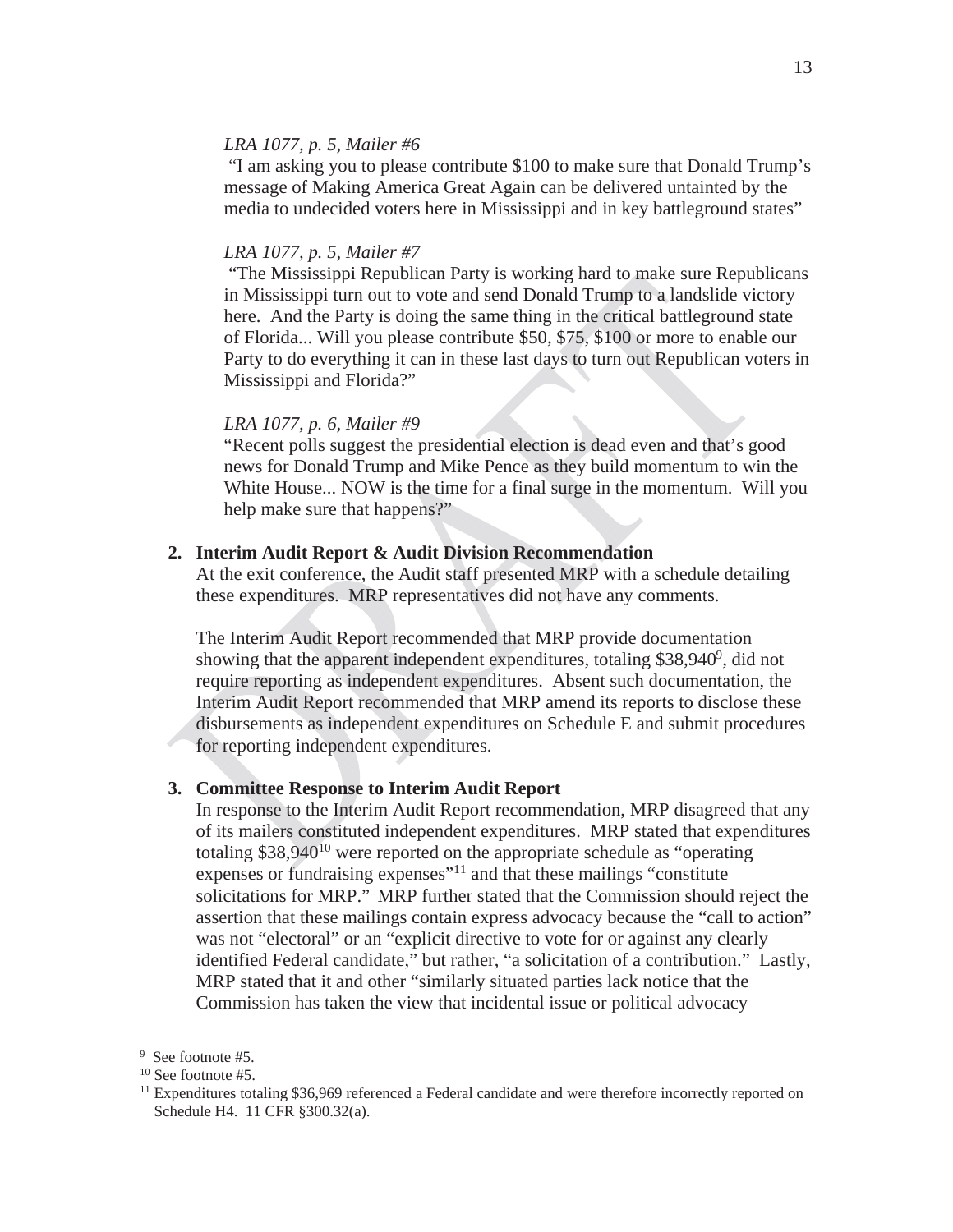language can transform typical party expenses such as these into independent expenditures."

The Audit staff does not dispute MRP's assertion that the mailers were used to solicit contributions, however, the Commission has concluded that if mailers contain express advocacy as defined in 11 CFR §100.22, they are considered independent expenditures, irrespective of the solicitations' intended purpose to raise funds. $12$ 

### **B. Failure to File 24/48-Hour Reports for Apparent Independent Expenditures**

### **1. Facts**

In addition to not reporting any independent expenditures during the audit period, MRP did not file any 24 or 48-hour reports. Therefore, the apparent independent expenditures identified above, may also have required such filings.

### **2. Interim Audit Report & Audit Division Recommendation**

At the exit conference, the Audit staff discussed with the MRP representatives the requirements for filing 24/48-hour reports. MRP representatives did not provide any comments.

The Interim Audit Report recommended that absent documentation that the apparent independent expenditures, totaling  $$38,940^{13}$ , did not require reporting as independent expenditures, MRP provide documentation to support the date of public dissemination for each mailer to determine whether a 24/48-hour report was required.

#### **3. Committee Response to Interim Audit Report**

In response to the Interim Audit Report recommendation, MRP provided documentation and stated that the term "ship date," as detailed on four of the nine invoices, reflects "the day that they took the mailers to the post office." Accordingly, the Audit staff used the ship date as the date of dissemination for these invoices and determined that MRP failed to file one 48-hour report for expenditures totaling \$12,382 and one 24-hour report for expenditures totaling \$3,926.

Thus, four of the remaining five mailers<sup>14</sup> with no dissemination date may still require the filing of 24/48-hour reports. Absent evidence that the expenditures totaling \$36,969 did not require reporting as independent expenditures, the Audit staff considers these independent expenditures which may have required filing of

 $\overline{a}$ 

<sup>&</sup>lt;sup>12</sup> Final Audit Report on National Campaign Fund; Final Audit Report on Legacy Committee Political Action Committee; Final Audit Report on Freedom's Defense Fund; and Final Audit Report on Conservative Majority Fund. 13 See footnote #5.

<sup>&</sup>lt;sup>14</sup> The ninth mailer, for the 2015 activity totaling \$6,998, did not require any 24/48-hour reports.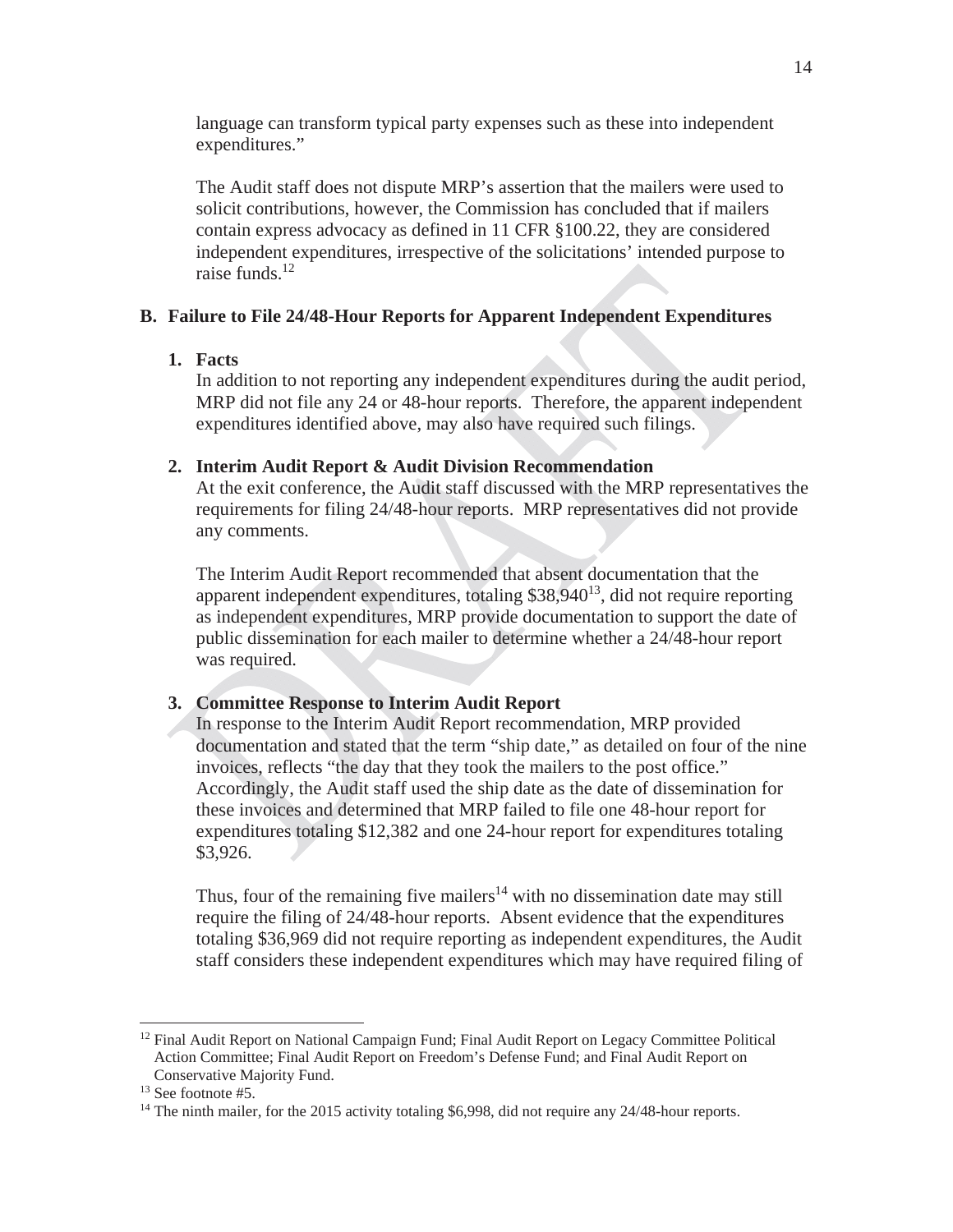24/48-hour reports. The Audit staff recommends that MRP provide the dates of dissemination for the mailers discussed above.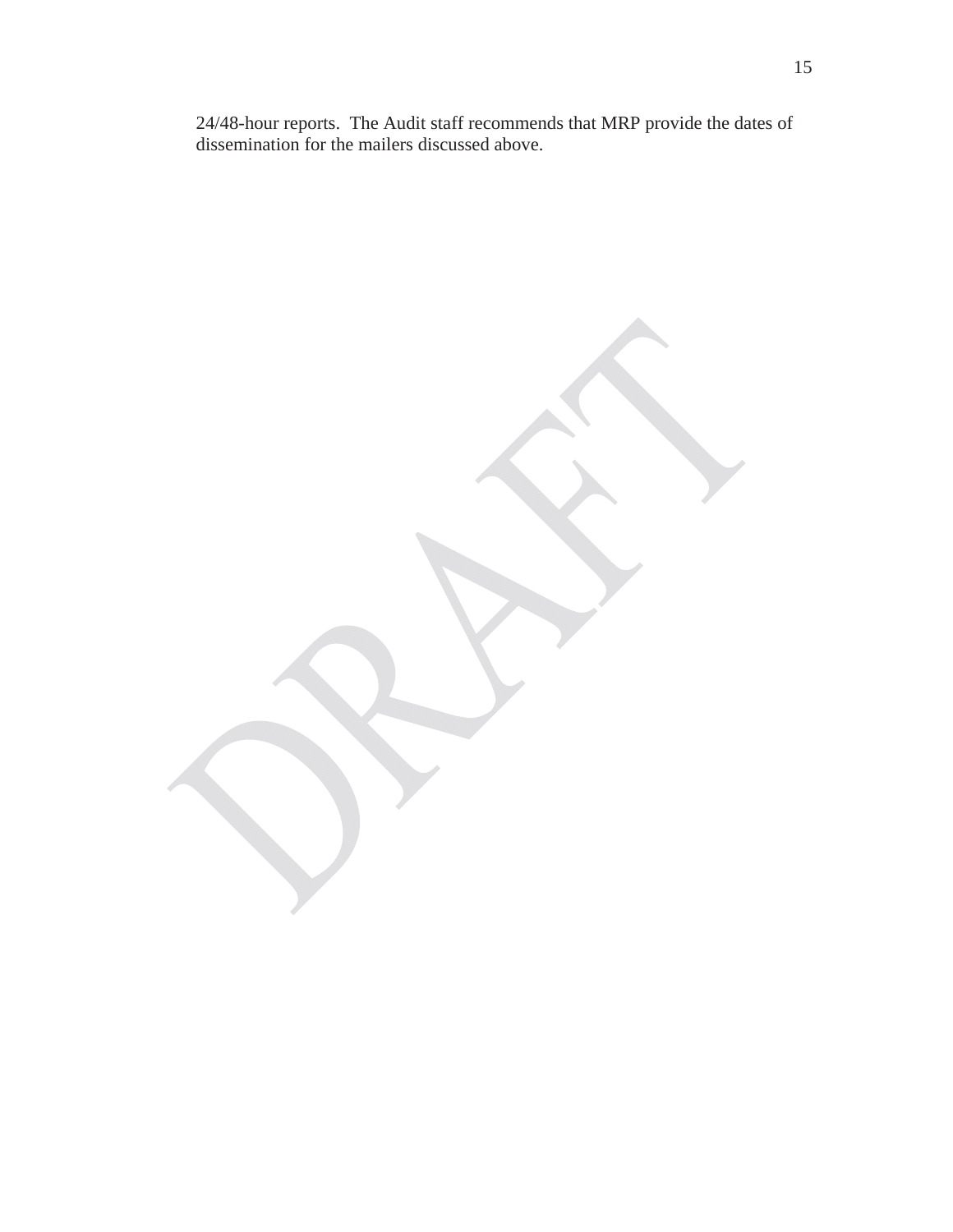

FEDERAL ELECTION COMMISSION<br>WASHINGTON, D.C. 20463

April 30, 2020

## **MEMORANDUM**

**TO:** Patricia C. Orrock Chief Compliance Officer

> Dayna Brown Assistant Staff Director Audit Division

**FROM:** Neven F. Stipanovic  $NFS'$  Associate General Counsel Policy Division

> $d^p$  Lorenzo Holloway Assistant General Counsel Compliance Advice

Joshua Blume Attorney

**SUBJECT:** Audit Division Recommendation Memorandum on the Mississippi Republican Party (LRA 1077)

## **I. INTRODUCTION**

The Office of General Counsel has reviewed the Audit Division Recommendation Memorandum ("ADRM") on the Mississippi Republican Party ("the Committee") and the Committee's response to the Draft Final Audit Report. We concur with Findings 1 and 2 of the Draft Final Audit Report ("DFAR"). We have reviewed arguments submitted by the Committee in response to the DFAR, and we plan to address one particular argument in a forthcoming memorandum jointly submitted by this office and the Office of Compliance pursuant to Commission Directive 69, Par. 3.a and d, in the near future.<sup>[1](#page-21-0)</sup> In this memorandum, we revisit

<span id="page-21-0"></span> $\overline{a}$ 1 The Committee argues that even if some of the mailers at issue in the DFAR are independent expenditures, the Committee should be permitted to allocate the total cost of each mailer between the express advocacy content and other content that does not contain express advocacy, thereby allowing it to report part of the mailers' costs as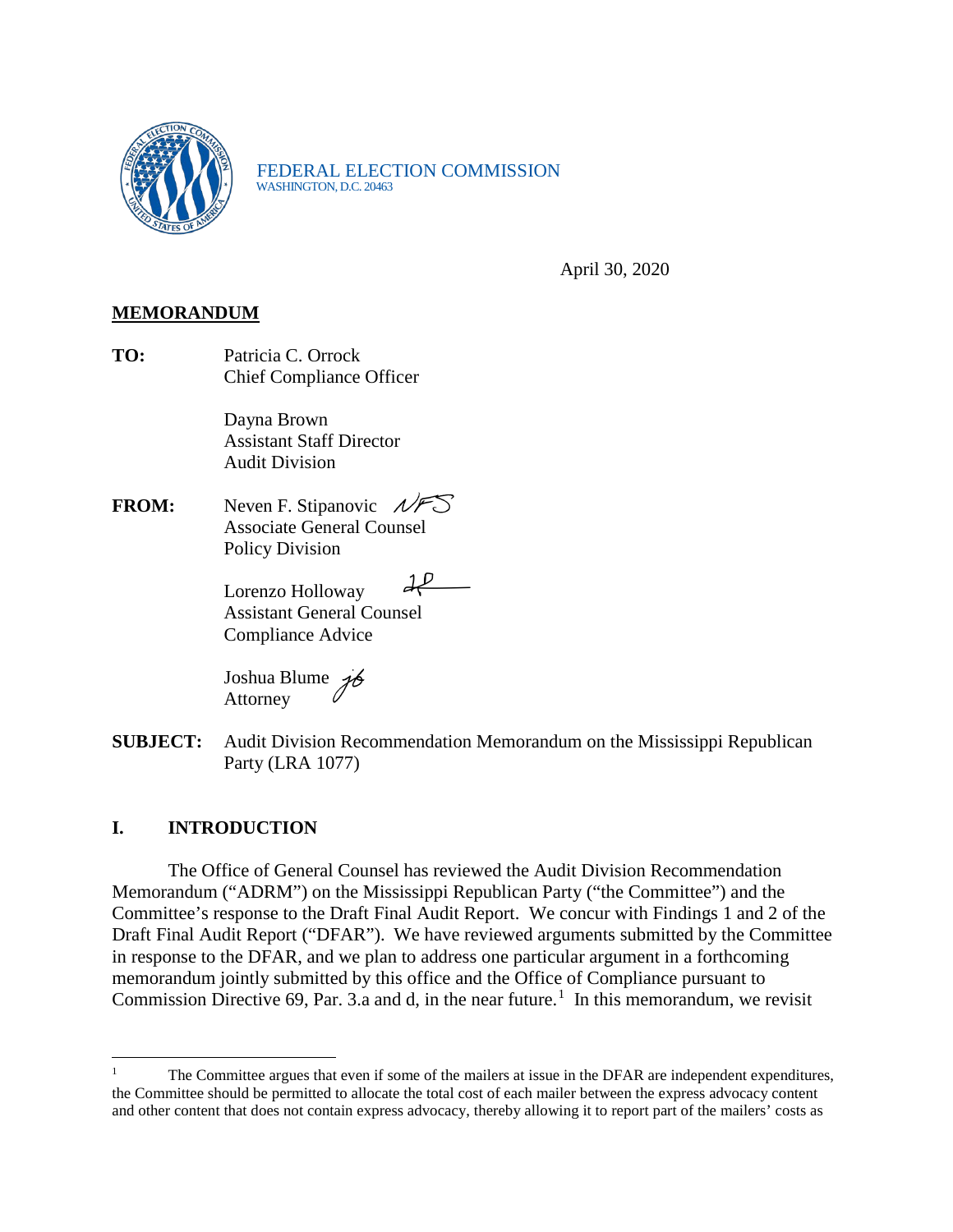Comments on the Audit Division Recommendation Memorandum Mississippi Republican Party (LRA 1077) Page 2

our independent expenditure analysis of two of the nine mailers discussed in our previous comments on the DFAR — specifically, mailers one and eight. *See* Memorandum from Neven F. Stipanovic to Patricia C. Orrock on Draft Final Audit Report on Mississippi Republican Party  $(LRA 1077)$ , at 4, 6 (Oct. [2](#page-22-0), 2019) ("DFAR Comments").<sup>2</sup> We believe that mailer one still qualifies as an independent expenditure, but for different reasons. Because we are revising our basis for concluding that mailer one is an independent expenditure, we recommend that the Audit Division notify the Committee of this changed basis so that it may have a further opportunity to comment if it wishes to do so. We recommend that mailer eight be removed from Finding 3 because we no longer believe it qualifies as an independent expenditure.

## **II. REPORTING OF APPARENT INDEPENDENT EXPENDITURES (Finding 3)**

Although mailers one and eight used "magic words" such as "[w]e must elect a Republican as the 45<sup>th</sup> President of the United States" (mailer one) and "[w]e must elect a Republican President in 2016" (mailer eight), neither mailer clearly identified that candidate by name, photograph, drawing, or other unambiguous reference. *See* 11 C.F.R. § 100.17. In our earlier comments we had relied on the Commission's reasoning in Advisory Opinion 2003-23 (WE LEAD) to conclude that even though the eventual nominee was not known, the candidate was nonetheless identifiable as to the specific office, party affiliation, and election cycle. However, in that advisory opinion the Commission was interpreting a different regulation — 11 C.F.R.  $§ 110.6(b)(1)$  — to allow contributions to be earmarked for an undetermined federal candidate "in certain circumstances." Advisory Opinion 2003-23 (WE LEAD) at 3. The Commission did not address whether a candidate may be sufficiently identified for express advocacy purposes using only office, party affiliation and election cycle. Thus, we believe that the facts in that advisory opinion are materially different than those presented in this audit.

Although mailer one does not clearly identify the candidate that must be elected as the "45<sup>th</sup> President of the United States," the mailer does clearly identify two other federal candidates: Bernie Sanders and Hillary Clinton, both of whom were candidates for the Democratic Party nomination. We believe that mailer one expressly advocates their defeat under 11 C.F.R. § 100.22(b) because the mailer criticizes their character that, when taken as a whole and with limited reference to external events, cannot be understood as suggesting any other action than to defeat either candidate should either candidate become the Democratic party nominee. *See* Express Advocacy; Independent Expenditures; Corporate and Labor Organization Expenditures, 60 Fed. Reg. 35292, 35295 (July 6, 1995) (communications discussing or commenting on candidate's character, qualifications, or accomplishments are express advocacy

 $\overline{a}$ 

independent expenditures and part as operating expenditures. In our view, this is a complex, relatively close, and unsettled question of law, with possible arguments pro and con that we intend to address.

<span id="page-22-0"></span><sup>&</sup>lt;sup>2</sup> On November 22, 2019, the Committee submitted its response to the DFAR and included a request for an audit hearing to discuss Finding 3. Two or more Commissioners did not agree to grant the request for a hearing. *See* Procedural Rules for Audit Hearings, 74 Fed. Reg. 33140, 33142 (July 10, 2009). The Commission advised the Committee of the denial of its request for a hearing on December 23, 2019, but also offered the Committee an opportunity to submit a new request for a hearing when a quorum is restored. Our comments may be revised if a hearing is held.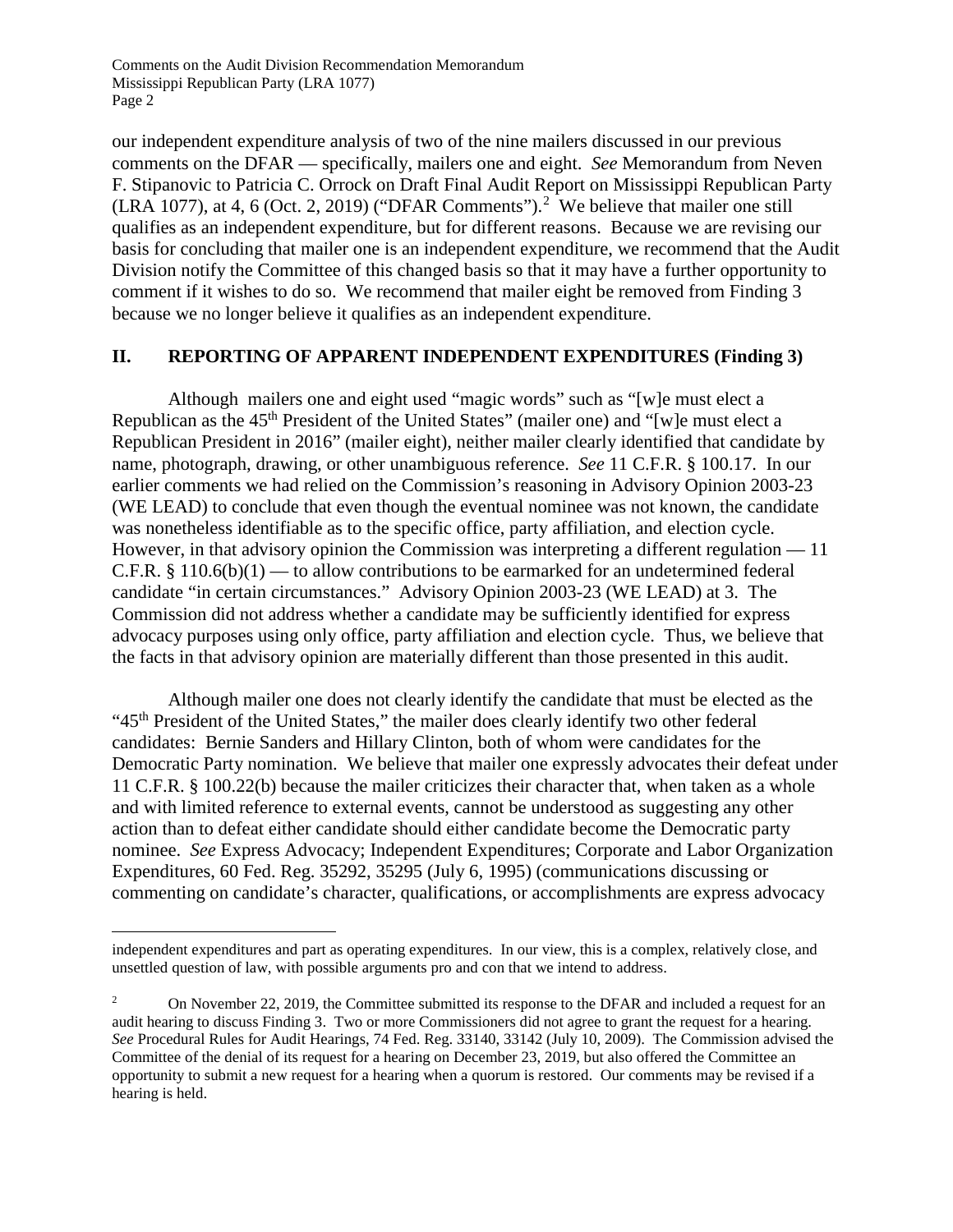Comments on the Audit Division Recommendation Memorandum Mississippi Republican Party (LRA 1077) Page 3

under section 100.22(b) if, in context, they have no other reasonable meaning than to encourage actions to elect or defeat candidates in question). The mailer disparages Bernie Sanders by characterizing him as an avowed socialist and condemns Hillary Clinton as dogged by political scandals and untrustworthy. It states that neither candidate seeking the Presidency is good for America. The mailer also contains an electoral portion that is "unmistakable, unambiguous, and suggestive of only one meaning," *see* 11 C.F.R. § 100.22(b)(1), stating that "we are just months away from the most consequential presidential election in our lives." The mailer's assertion that it is imperative to electing their opponent and asking the reader to donate "[i]f you want Election Night, 2016 to be an evening of great celebration" can only be reasonably interpreted as a call to defeat Clinton or Sanders. 11 C.F.R. § 100.22(b)(2).

Mailer eight, apart from using the phrase "[w]e must elect a Republican President in 2016," also contains references to 18 candidates that are clearly identified by name. Nevertheless, those candidates are simply listed in an apparent survey of potential nominees and the mailer does not urge the election of any specific candidate. Indeed, the mailer closely resembles the preference poll mailers that we concluded did not contain express advocacy in the audit of The Legacy Political Action Committee. *See* Memorandum from Christopher Hughey to Patricia Carmona on Interim Audit Report on The Legacy Political Action Committee (LRA # 815), at 7-8 (May 4, 2011) (comments on Letters 25 and 54); Commission Certification In the Matter of The Legacy Committee Political Action Committee, A09-22, Agenda Document No. 12-30 (June 11, 2012) (containing list of communications containing express advocacy that excludes communications 25 and 54). Mailer eight thus should be removed from the finding because it does not contain express advocacy and is not an independent expenditure.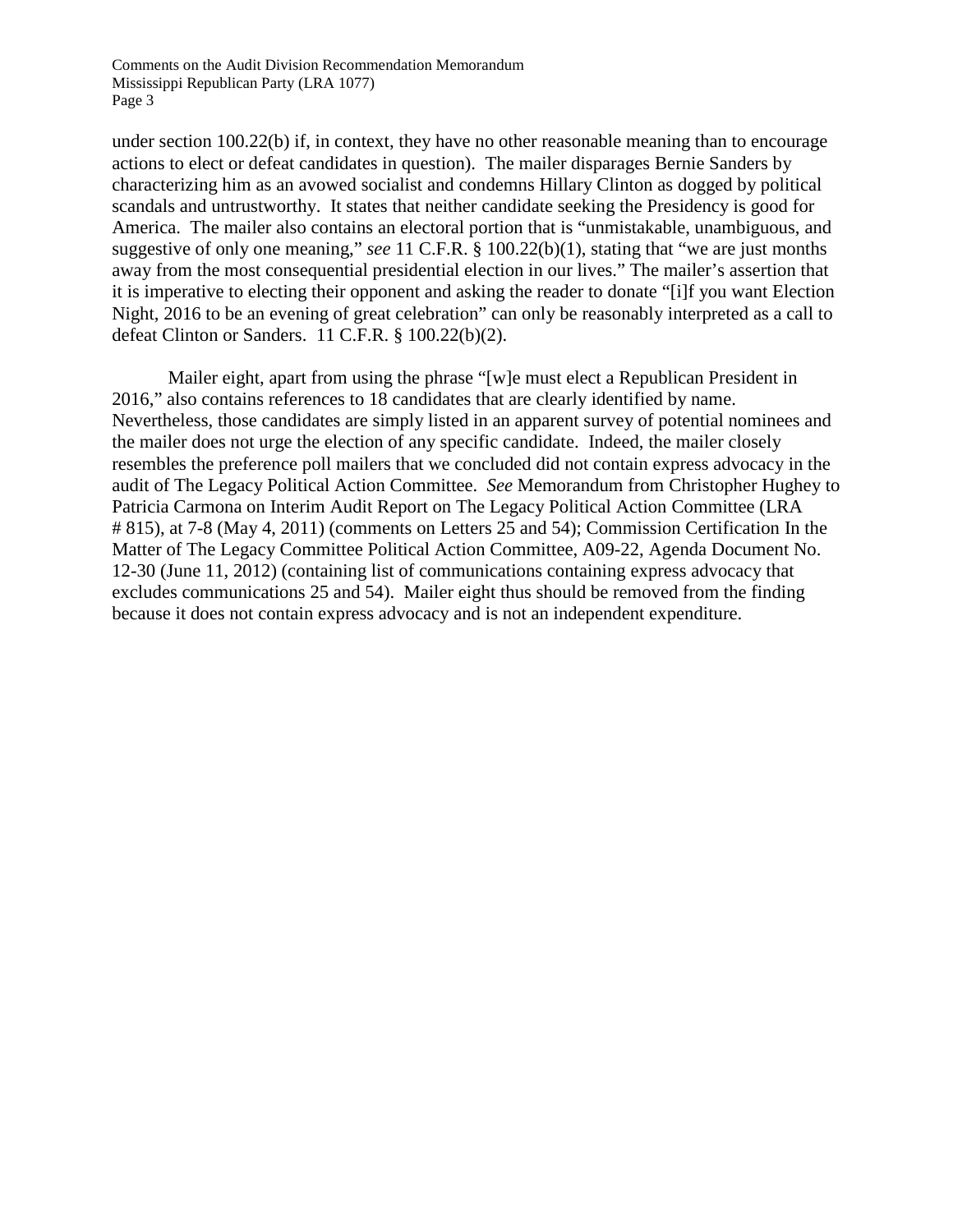

FEDERAL ELECTION COMMISSION<br>WASHINGTON, D.C. 20463

May 27, 2020

## **MEMORANDUM**

**TO:** Patricia C. Orrock Chief Compliance Officer

> Dayna C. Brown Acting Assistant Staff Director Audit Division

**FROM:** Neven F. Stipanovic  $N \rightarrow \infty$  Associate General Counsel Policy Division

> Lorenzo Holloway 22 Assistant General Counsel Compliance Advice

Joshua Blume 76 Attorney

**SUBJECT:** Audit Division Recommendation Memorandum on the Mississippi Republican Party (LRA 1077) – Supplemental Comments

## **I. INTRODUCTION**

On April 30, 2020, this office transmitted comments on the Audit Division Recommendation Memorandum on the Mississippi Republican Party ("the Committee"), prepared by the Audit Division. In those comments, we deferred commenting on one argument raised by the Committee; namely, that the Committee should be allowed to allocate the cost of mailers containing express advocacy and other, non-express advocacy content, for reporting purposes. We stated that because the issue of allocation appeared to be a complex, relatively novel and unsettled question, for which arguments pro and con might be adduced on both sides, we would draft a memorandum in concert with the Office of Compliance raising the issue and recommending a disposition of it to the Commission pursuant to Commission Directive 69.

Following additional consideration of the issue, and for the reasons discussed below, we have determined that the issue is not as unsettled as we had previously thought, and that it would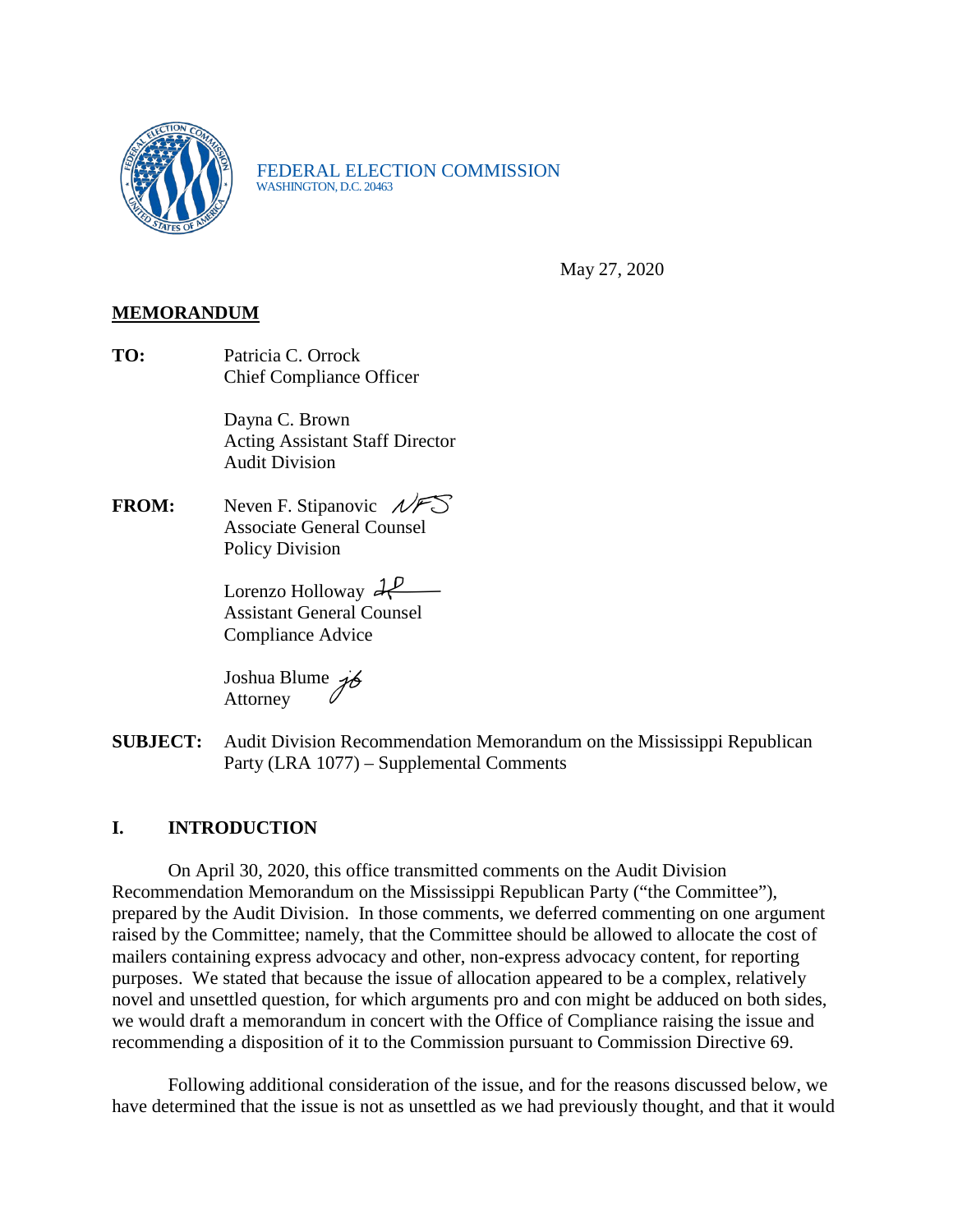Supplemental Comments on the Audit Division Recommendation Memorandum Mississippi Republican Party (LRA 1077) Page 2

be more expedient and appropriate to issue these supplemental comments in lieu of submitting a memorandum under Directive 69. We recommend that the Audit Division raise the issue for the Commission's consideration in its cover memorandum to the Commission that will accompany the transmission of the Draft Final Audit Report ("DFAR").

## **II. REPORTING OF APPARENT INDEPENDENT EXPENDITURES (Finding 3)**

In response to the DFAR, the Committee argues that even if the mailers were independent expenditures, the Committee should be permitted to allocate the total cost of each mailer between the express advocacy content and other content that does not contain express advocacy, for example portions of the mailer that discuss fundraising or issues, or that contain only generic references to candidates of a political party. The effect of such an allocation would be to allow the Committee to report only the portion of each mailer containing express advocacy as an independent expenditure and to report the remainder of each mailer as an operating expenditure.

We believe that the Committee should not be allowed to allocate the mailers in this manner. As the Commission previously explained, "communications that include express electoral advocacy [are treated] as express advocacy, despite the fact that the communications happen to include issue advocacy as well" — a conclusion that we believe applies equally, in principle, to communications that include express advocacy and content serving other kinds of purposes, such as fundraising, as well. *See* Express Advocacy; Independent Expenditures; Corporate and Labor Organization Expenditures, 60 Fed. Reg. 35291, 35295 (Jul. 6. 1995) (noting that the Supreme Court in *FEC v. Mass. Citizens for Life, Inc*., 479 U.S. 238 (1986) made clear that "isolated portions of a communication are not to be read separately in determining whether a communication constituted express advocacy"). The "subjective intent of the speaker," the Commission further explained, is not a relevant consideration when deciding whether a communication contains express advocacy. *Id*. Consistent with this rationale, the Commission previously approved several audits where the committees' fundraising communications were treated entirely as independent expenditures because they contained express advocacy, even though the intent of the communications may have been to raise funds.<sup>[1](#page-25-0)</sup> In one of those audits, the Commission approved the audit even though the committee, like the Committee at issue here, explicitly argued that it should be allowed to allocate its fundraising communications.[2](#page-25-1) Therefore, the fact that the Committee's mailers may have been intended for different purposes, for example to raise funds, is not a relevant consideration here. Because the mailers contain express advocacy, the entire cost of the mailers should be reported as independent expenditures.

<span id="page-25-0"></span> <sup>1</sup> *See* Final Audit Report on Conservative Majority Fund, at 16-17 (approved Dec. 6, 2017)*;* Final Audit Report on the Freedom's Defense Fund, at 12-13 (approved Dec. 6, 2017); Final Audit Report on the National Campaign Fund, at 9-15 (approved Oct. 22, 2012); Final Audit Report on the Legacy Fund Political Action Committee, at 7-13 (approved July 31, 2012).

<span id="page-25-1"></span><sup>2</sup> *See* Final Audit Report on Conservative Majority Fund, at 16-17 (approved Dec. 6, 2017); *see also* Memorandum from Lisa J. Stevenson to Patricia C. Orrock on Draft Final Audit Report on the Conservative Majority Fund (LRA 986), at 2 (May 12, 2017).